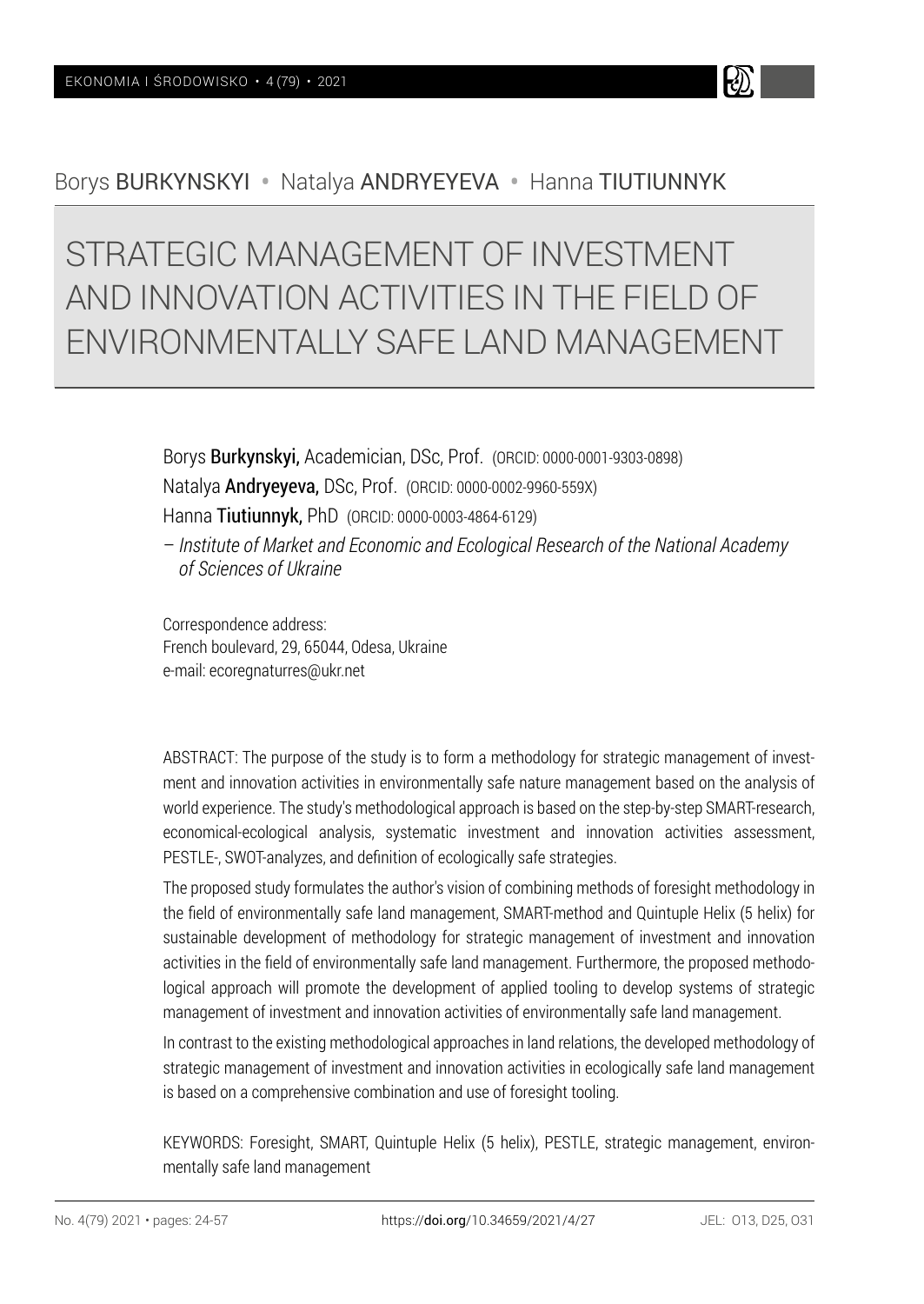### Introduction

According to the scientific works of domestic and foreign scientists, the study was developed the author's concept of strategic management of investment and innovation activities in the field of environmentally safe land management – this is an effective process with regard to strategy formation, which provides the realisation of the mission, goals, objectives focused on the long-term results and future development of environmentally safe land management and took into account the variability and correlation with the internal and external environment through the development/implementation of environmentally safe innovations and their investment in order to create competitive advantages.

The methodology of the work is based on a modern approach to foresight research, which involves the complex use of modern economic and management methods. Regarding the problems of nature management, the authors recommended using a group of methods: Smart research, economic and environmental analysis, systematic assessment of investment and innovation activities, PESTLE, SWOT analyses.

Problems of the regulation of land relations have recently become especially actual when the best practices in the functioning of the land resource sphere have undergone large-scale changes both in Ukraine and throughout the world.

Models of ecologically safe lands as organic lands, green zones (environmental top low emission zone), green spaces (land that is partly or completely covered with grass, trees, shrubs, or other vegetation includes parks, community gardens, and cemeteries) are fixed in electronic databases of EUROSTAT (figure 1-4, table 1, 2).

According to technical reports, scientific papers and Eurostat data, statistics on ecologically safe lands of other types, namely green urban areas, are presented in table 1, figure 1. The largest number and highest rate of green area per capita are in Croatia, Poland and Italy.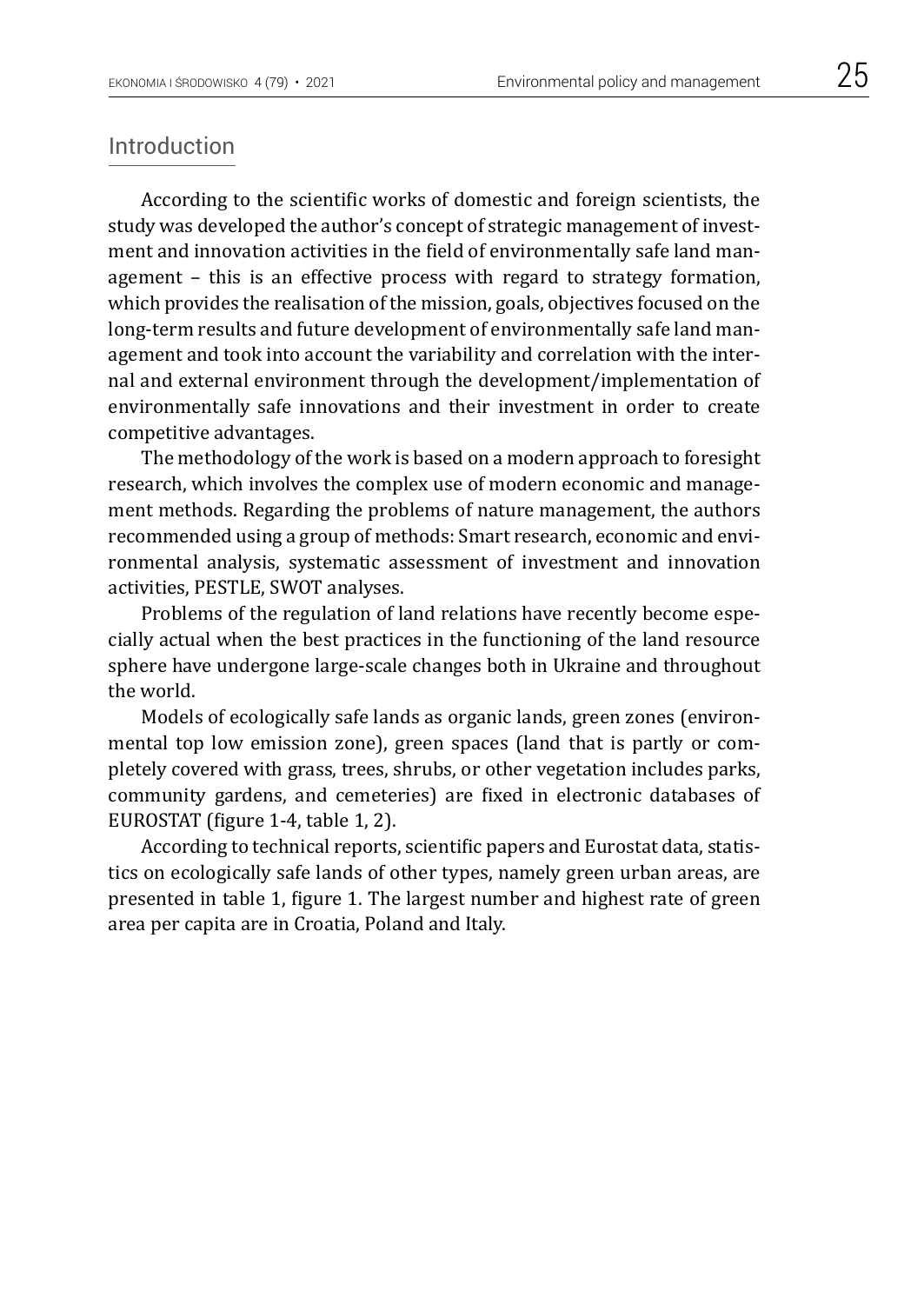| No.            | <b>Administrative formations</b> |                   | Green urban<br>areas, ha | Population | Green area per<br>capita, m <sup>2</sup> |
|----------------|----------------------------------|-------------------|--------------------------|------------|------------------------------------------|
| 1              | Croatia                          | Zadar             | 3696.8                   | 71471      | 517.24                                   |
| $\mathbf{2}$   | Poland                           | Krakow            | 20121.1                  | 761873     | 264.1                                    |
| 3              | Italy                            | Padua             | 2167.1                   | 210401     | 103.00                                   |
| 4              | Germany                          | Hamburg           | 6800.0                   | 1541823    | 44.10                                    |
| 5              | Poland                           | Poznan            | 2004.2                   | 550742     | 36.39                                    |
| 6              | Sweden                           | Malmo             | 1077.5                   | 307758     | 35.01                                    |
| $\overline{7}$ | Hungary                          | Szeged            | 541.4                    | 162183     | 33.38                                    |
| 9              | Denmark                          | Archus            | 1000.0                   | 319094     | 31.34                                    |
| 10             | Slovenia                         | Maribor           | 690.9                    | 240555     | 28.72                                    |
| 12             | Austria                          | Linz              | 515.4                    | 189889     | 27.14                                    |
| 13             | Ukraine                          | Odessa            | 2678.3                   | 1013159    | 26.43                                    |
| 14             | Finland                          | Helsinki          | 1518.8                   | 595384     | 25.51                                    |
| 15             | Germany                          | Halle             | 588.0                    | 233705     | 25.16                                    |
| 16             | Netherlands                      | Utrecht           | 665.4                    | 316275     | 21.04                                    |
| 17             | Netherlands                      | Amsterdam         | 1511.3                   | 857713     | 17.62                                    |
| 18             | Germany                          | <b>Berlin</b>     | 5890.1                   | 3501872    | 16.82                                    |
| 19             | Ukraine                          | Belgorod-Dniester | 82.1                     | 48967      | 16.77                                    |
| 20             | Ukraine                          | Izmail            | 101.8                    | 73500      | 13.85                                    |
| 21             | Poland                           | Lodz              | 849.1                    | 718960     | 11.81                                    |
| 22             | Slovenia                         | Ljubljana         | 260.7                    | 280607     | 9.29                                     |
| 23             | Italy                            | Milan             | 1133.4                   | 1262101    | 8.98                                     |
| 24             | Italy                            | Bari              | 174.5                    | 313213     | 5.57                                     |
| 25             | Ukraine                          | Yuzhne            | 13.6                     | 32679      | 4.16                                     |
| 26             | Romania                          | Oradea            | 87.6                     | 196367     | 4.46                                     |
| 27             | Ukraine                          | Chornormorsk      | 31.58                    | 59261      | 5.33                                     |
| 28             | Spain                            | Barcelona         | 53.1                     | 179405     | 2.96                                     |

Table 1. Green urban zones in the cities of Ukraine and the EU countries

Source: author's work on the basis of data from EUROSTAT and the State Service of Ukraine for Geodesy, Cartography and Cadastre of Ukraine as of January 01, 2016 and [13-16].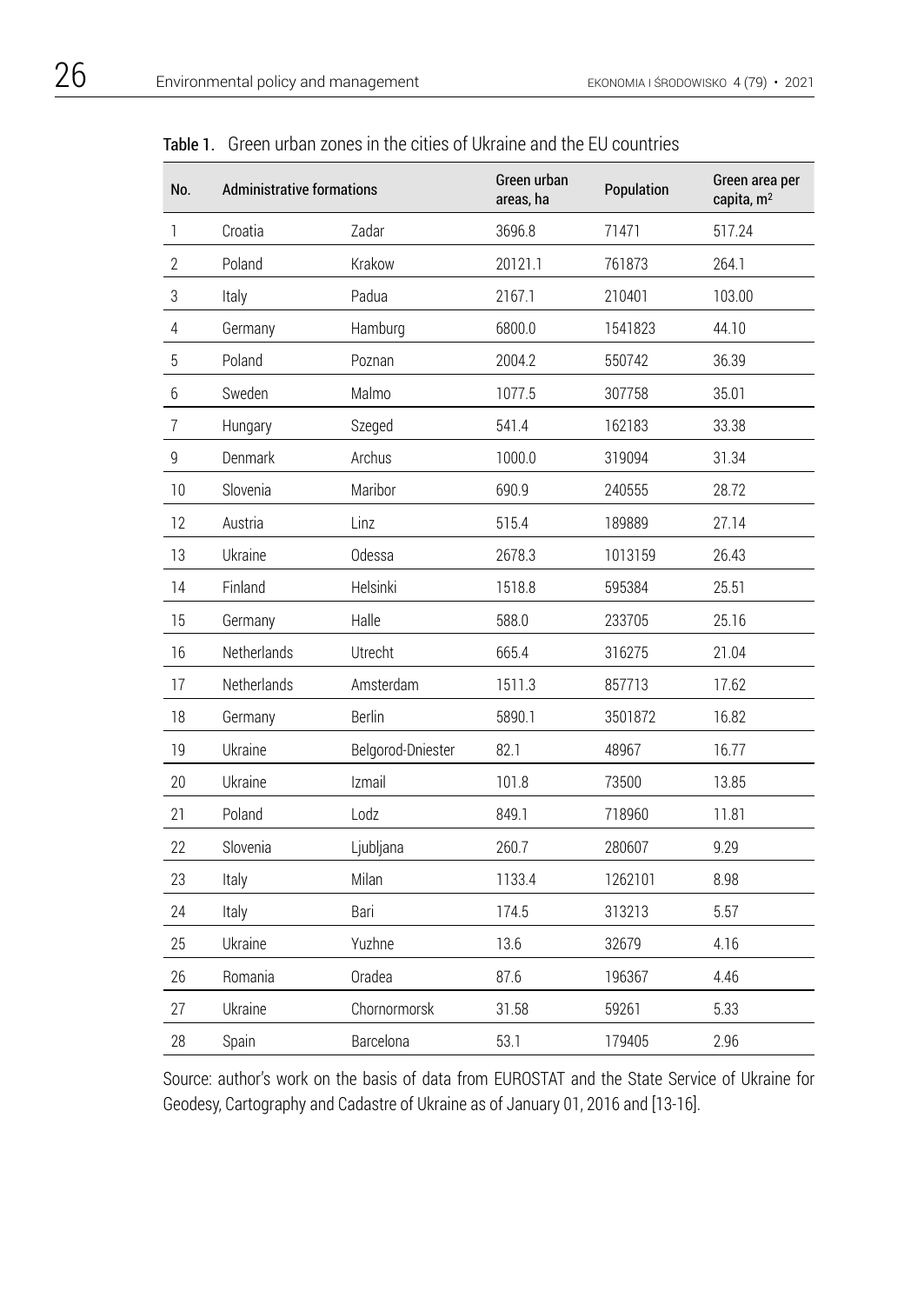| City         | Percentage | Year | Source                                                                                                           |
|--------------|------------|------|------------------------------------------------------------------------------------------------------------------|
| Oslo         | 68.0%      | 2018 | Bymiljøetaten, commune of Oslo                                                                                   |
| Singapore    | 47.0%      | 2011 | <b>Council of National Parks</b>                                                                                 |
| Sydney       | 46.0%      | 2010 | New South Wales Planning Department                                                                              |
| Vienna       | 45.5%      | 2014 | Vienna Annual Statistics 2014                                                                                    |
| Chengdu      | 42.3%      | 2017 | Bureau of Statistics Chengdu                                                                                     |
| Zurich       | 41.0%      | 2018 | Green city of Zurich                                                                                             |
| Shenzhen     | 40.9%      | 2016 | Shenzhen Statistical Yearbook                                                                                    |
| Nanjing      | 40.7%      | 2018 | Nanjing Statistical Bureau                                                                                       |
| Helsinki     | 40.0%      | 2018 | City of Helsinki                                                                                                 |
| Hong Kong    | 40.0%      | 2018 | Department of Agriculture, Fisheries and Protection; Department<br>of Surveying and Mapping, Department of Lands |
| Stockholm    | 40.0%      | 2015 | Stockholm city                                                                                                   |
| Rome         | 38.9%      | 2017 | Roma Capitale                                                                                                    |
| Los Angeles  | 34.7%      | 2016 | Assess the needs of Los Angeles County parks and recreation                                                      |
| London       | 33.0%      | 2015 | Information about Greenspace for Greater London                                                                  |
| Seoul        | 27.8%      | 2016 | Seoul Metropolitan Government                                                                                    |
| New York     | 27.0%      | 2010 | New York City Department of Urban Development                                                                    |
| Dublin       | 26.0%      | 2018 | Dublin City Council                                                                                              |
| Johannesburg | 24.0%      | 2002 | State of the Environment Report, Johannesburg 2009                                                               |
| Cape Town    | 24.0%      | 2016 | The city of Cape Town                                                                                            |
| Lisbon       | 22.0%      | 2018 | Camara Municipal de Lisbon                                                                                       |
| Guangzhou    | 19.8%      | 2018 | Guangzhou Statistical Yearbook 2019                                                                              |
| Edinburgh    | 19.0%      | 2016 | <b>ESRI</b>                                                                                                      |
| Brussels     | 18.8%      | 2015 | <b>IBGE</b>                                                                                                      |
| Moscow       | 18.0%      | 2017 | Department of Natural Resources                                                                                  |
| Warsaw       | 17.0%      | 2015 | Main office of geodesy and cartography                                                                           |
| Shanghai     | 16.2%      | 2017 | People's Government of Shanghai                                                                                  |
| Montreal     | 14.8%      | 2013 | City of Montreal, Directorate of large parks and dunes                                                           |
| Amsterdam    | 13.0%      | 2018 | Statistics Netherlands / TNO                                                                                     |
| Toronto      | 13.0%      | 2018 | The city of Toronto                                                                                              |
| Milan        | 12.9%      | 2016 | Commune of Milan                                                                                                 |

# Table 2. Percentage of public green spaces (parks and gardens) in cities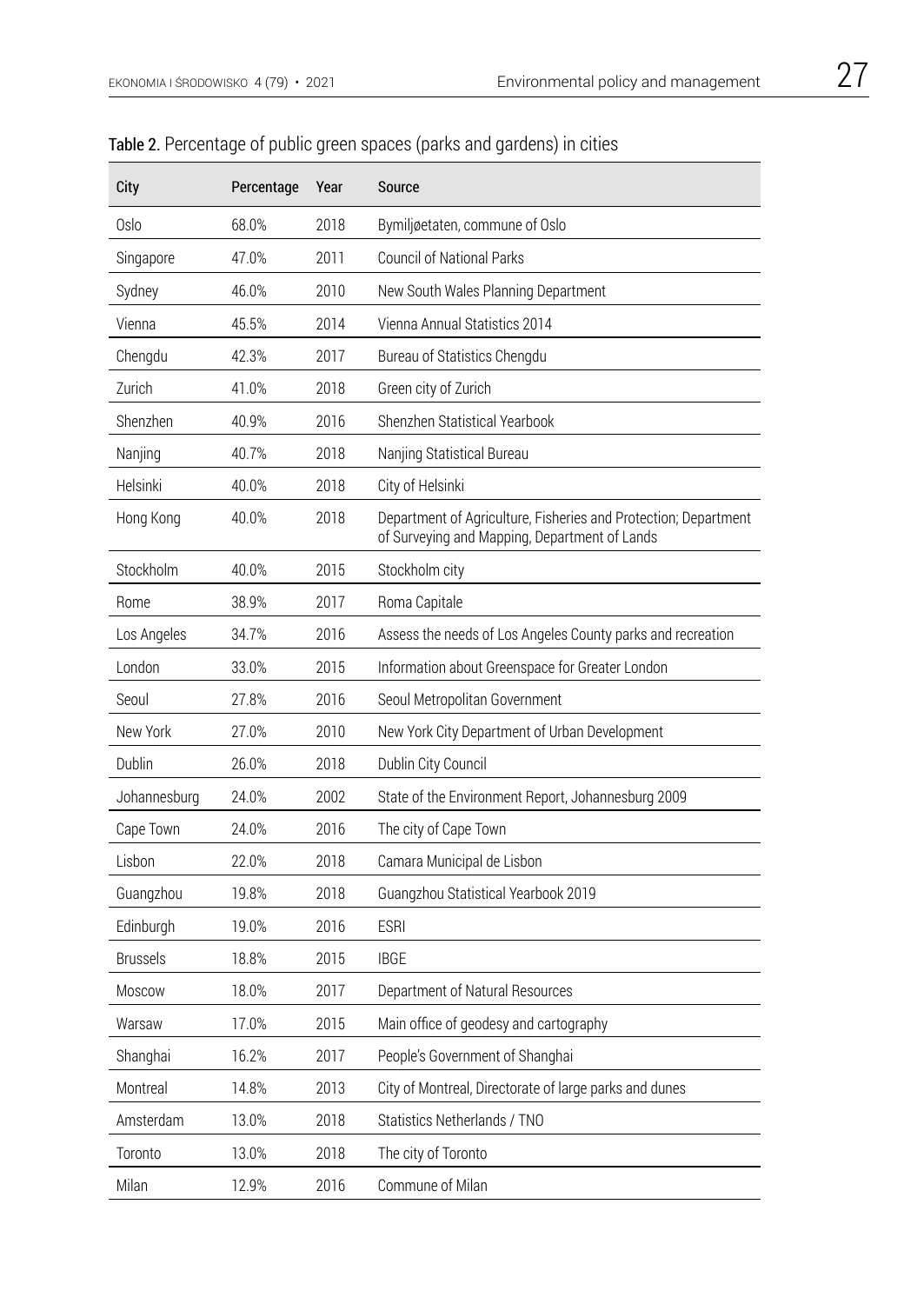| City                | Percentage | Year | Source                                                               |
|---------------------|------------|------|----------------------------------------------------------------------|
| Austin              | 11.0%      | 2018 | The Trust for Public land ParkScore 2018                             |
| Barcelona           | 11.0%      | 2019 | Department of Statistics. Barcelona City Council                     |
| Melbourne           | 10.0%      | 2016 | Victorian Planning Office                                            |
| Paris               | 9.5%       | 2013 | IAU деle-de-France                                                   |
| <b>Buenos Aires</b> | 9.4%       | 2018 | Statistics and Censors                                               |
| Tokyo               | 7.5%       | 2015 | Bureau of Urban Development                                          |
| Bogota              | 4.9%       | 2017 | Administrative Department of the Defensorium del Espasio<br>Pubblico |
| Taipei              | 3.4%       | 2017 | Parks and street lighting office. Taipei city                        |
| Istanbul            | 2.2%       | 2015 | Istanbul Municipal Municipality                                      |

Source: (Natura 2000 protected areas. Eurostat, 2021).





Source: author's work based on EUROSTAT.

The number of cities with a high share of green zones remains low at 0-35%, only in two cities it is 75 percent or more, and in seven cities – 65-75%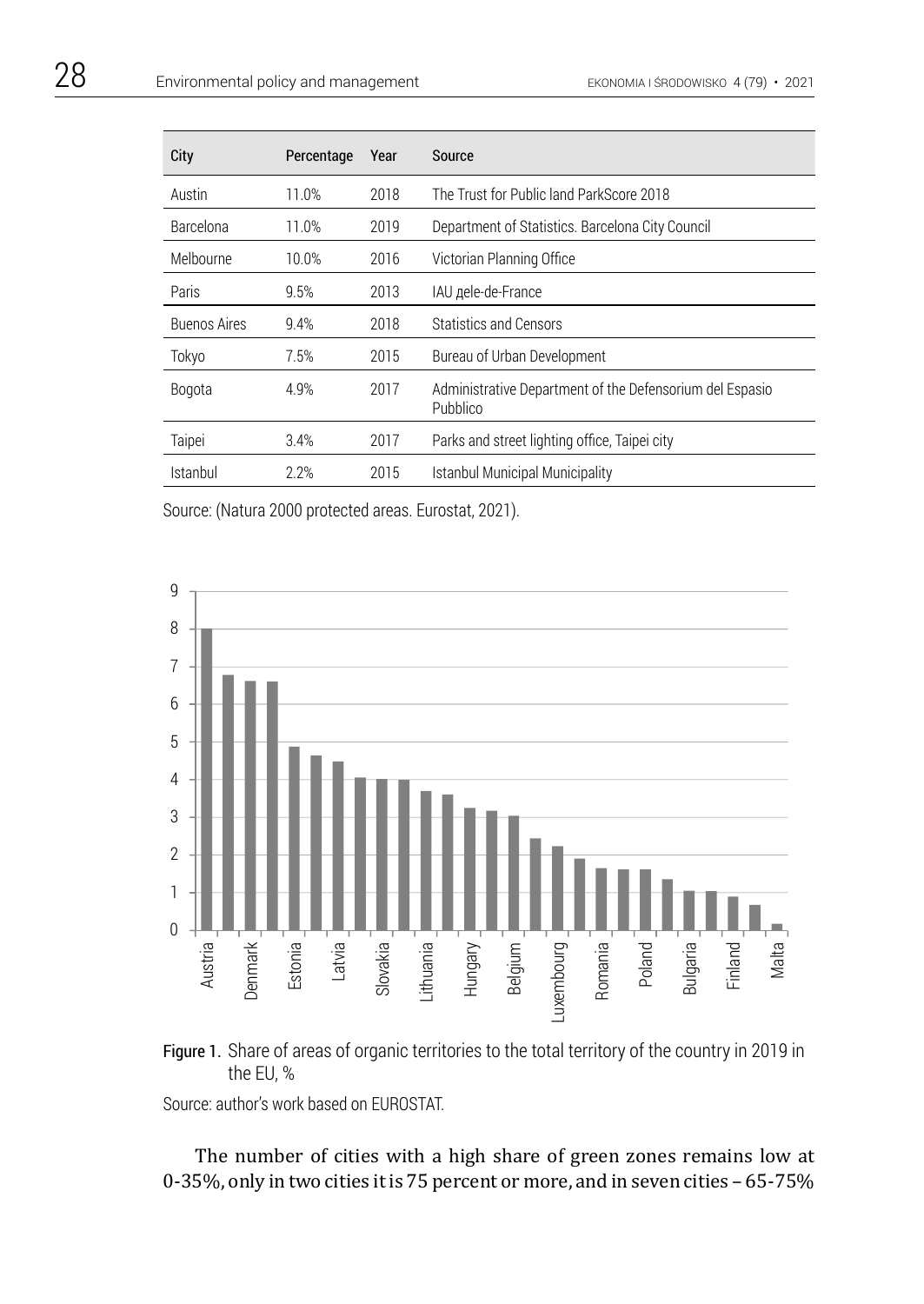of the total area of the studied city. When considering the totality of cities in each country with a large area of green urban zones, the first place is occupied by France (12 cities and almost 80% of green zones in the city); Finland – 4 cities, more than 70% of green recreational zones in Oulu (The EEA workspace, 2021). According to the rating of green areas of the European Union, the first five metropolitan areas are occupied by the cities: Belfast, Nice, Wiesbaden, Ruse, Oulu; the second five: Genoa, Karlovy Vary, Tour, Riga, Barcelona; the third five: Herlen, Porto, Stockholm, Giurgiu, Cork; the fourth five: Linz, Stargard, Tallin, Yuryugge, Panevezys; the fifth five: Budapest, Hair, Banska Bystrica, Odense, Luxemburg (figure 2).



Figure 2. Rating of cities in the EU by share of green zones in 2021 Source: author's work based on (The EEA workspace, 2021).

Figures 3, 4 show ecologically safe lands in Ukraine and EU countries, based on categorical subordination of lands such as organic and recreational.

The largest share of lands of the nature reserve fund is in Austria, Slovenia, Croatia. Ukraine is characterised by the largest zones in the Western (Rivne, Lviv regions) and Southern parts of Ukraine (Kherson, Zaporizhzhia, Dnipropetrovsk, Odesa and Mykolaiv regions).

As of January 01, 2020, the percentage of protected areas in Ukraine is 6.77% of the total area of territories, which is 4085862.37 ha but is much smaller than in most European countries, where the average percentage of protected areas is 21% (Ministry of Environmental Protection and Natural Resources of Ukraine, 2021).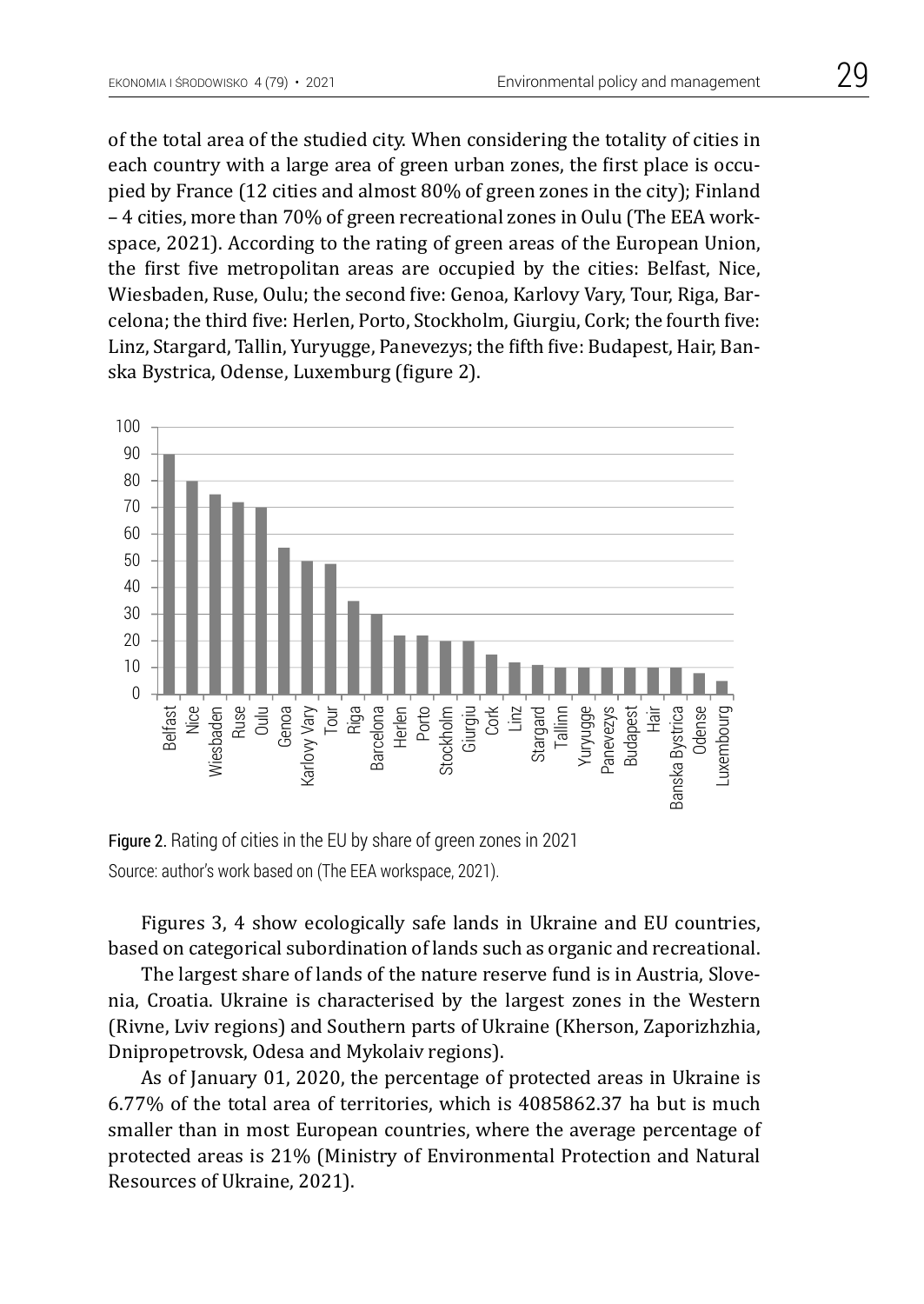

Figure 3. EU and Ukraine organic areas for 2019, ha Source: (Federation of organic movement of Ukraine, Eurostat, 2021).



Figure 4. Share of the area of territories and objects of the nature reserve fund by regions of Ukraine in 2019, ha (State cadastre of territories and objects of the nature reserve fund of Ukraine, 2021)

Source: formed by the authors based on (Ministry of Environmental Protection and Natural Resources of Ukraine, 2021).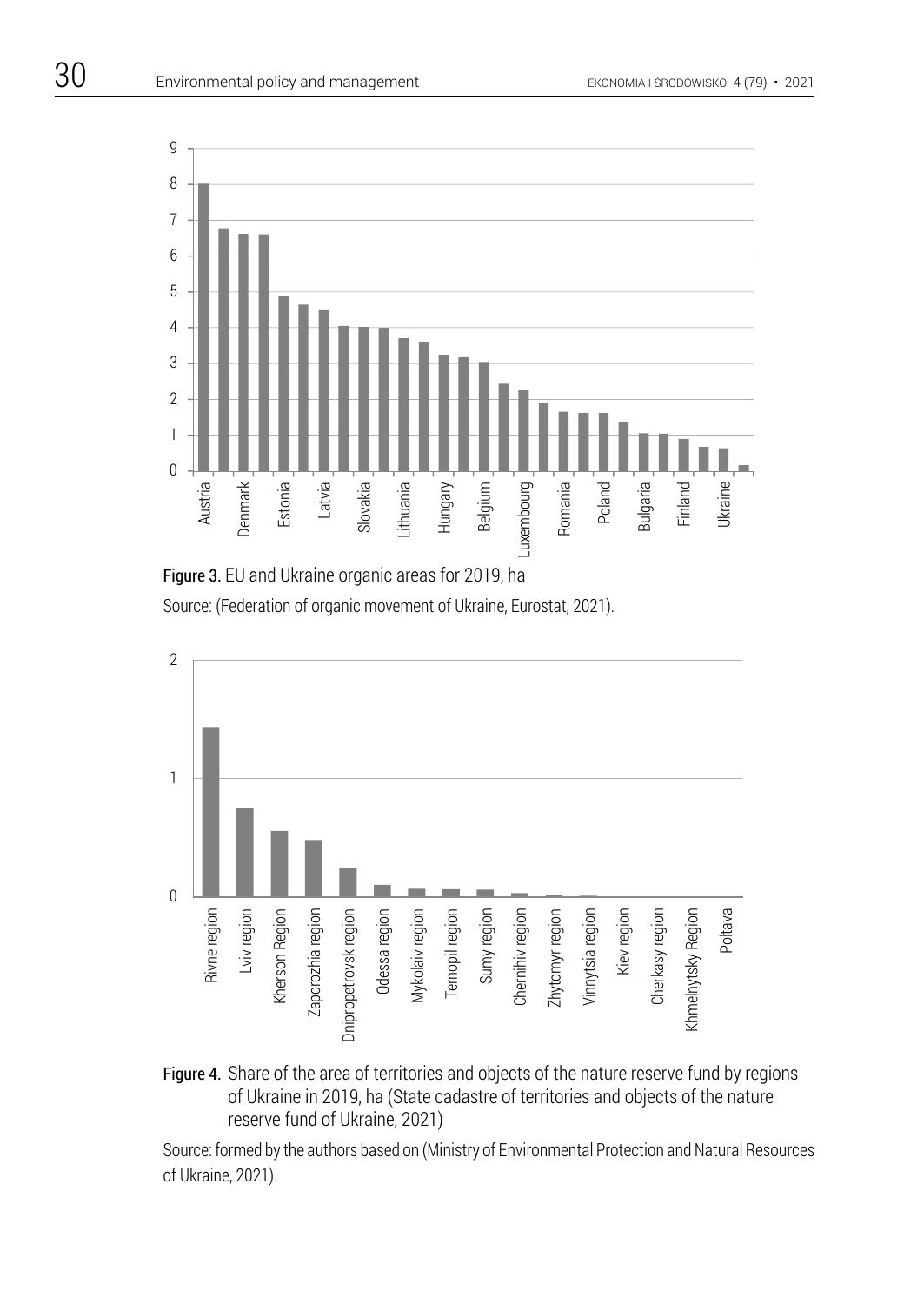The share of environmentally safe territories in Ukraine of the total area of the country's territory has critically low scores compared to the EU. For example, Ukraine ranks 27<sup>th</sup> among the 27 countries surveyed in terms of green urban zone per capita; the percentage of area of the lands of the nature reserve fund of the country's total territory in Ukraine is 3.1 times smaller than in the EU.

According to the abovementioned analytical data, it can be said that statistical information and its components on environmentally safe lands are not characterised by sufficient diversity and content. Qualitative content of databases is absent.

Considering modern approaches to the EU Common Agricultural Policy and Green Deal Policy, measures and tooling for implementing strategic priorities of management of investment and innovation activities of ecologically safe land management, improvement of methodological support of the system of environmental regulation of land relations are especially resonant. Today in Ukraine and some countries of the world, there is a need to form a new system of regulation of land relations, related not only to the development of the land market but also taking into account the dominants of sustainable development and socio-ecological economic aspects of the life of the society. In this context, the methodology and practice of strategising in an ecologically safe land management system will become especially important.

The corresponding development of investment and innovation activities is the development of more technological and innovative economic entities, which primarily causes competitiveness and accelerates innovative development. Encouragement to increase investment in research and development, scientific and technological innovations should be aimed at business entities engaged in environmentally safe land management development. Investing in the creation of various research institutes, innovative resources, and technological reserves will support the transformation of scientific and technological achievements, as well as the development of business incubators, scientific and technical consulting, and other scientific and technical institutions, as well as the transformation of scientific and technological achievements in the direction of ecologically-oriented nature management and natural environment protection. It is appropriate to support business entities in the full use of different platforms for the transfer of technology and technological advances, as well as to accelerate the transformation and technological advances.

Entities of ecological and economic activity are interested in improving the use of modern technologies, increasing the competitiveness of manufacturers of goods. Therefore, households and enterprises need equal state aid. The state, first of all, has an interest in the transition to Industry 4.0 (auto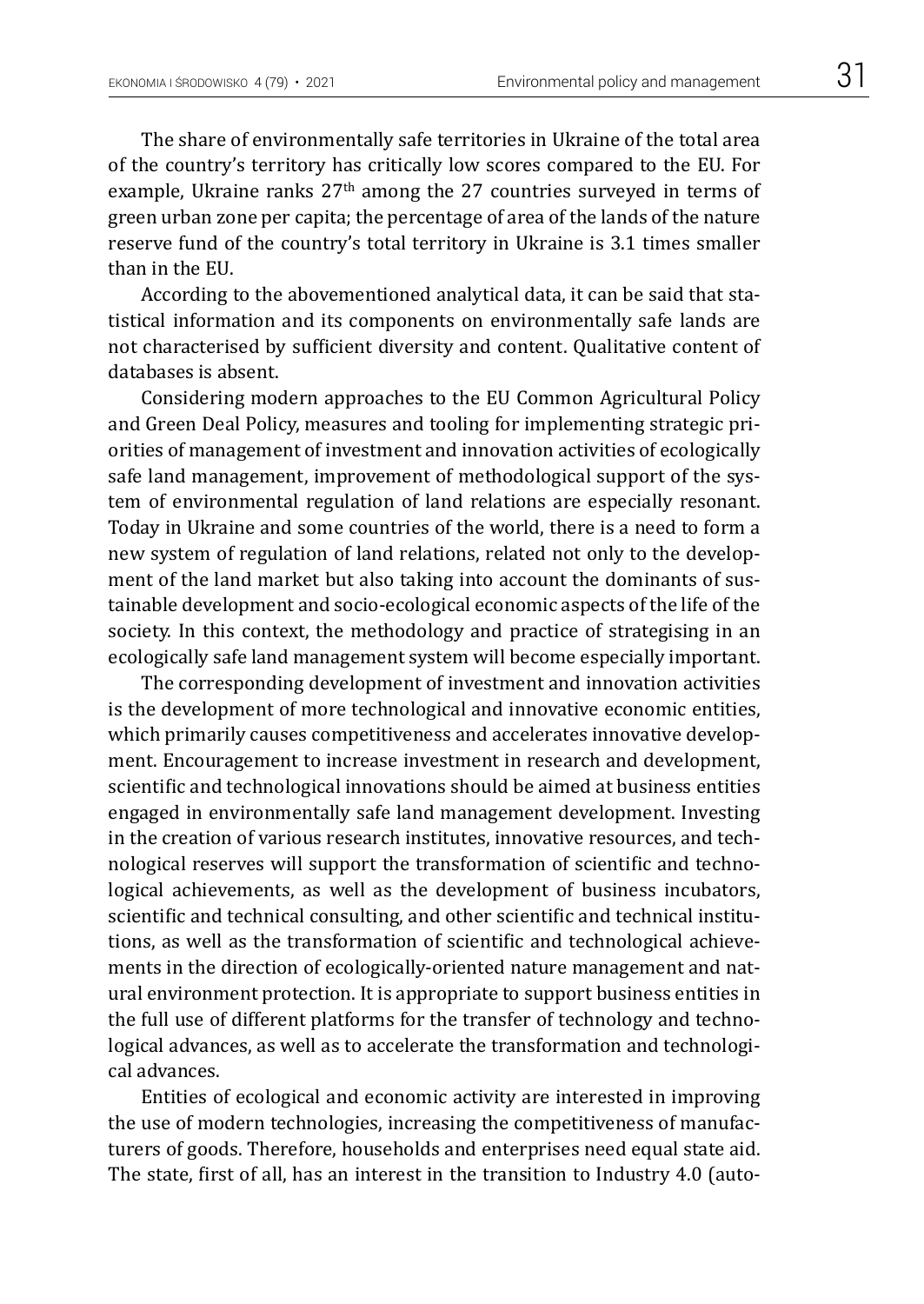mated manufacturing, where all processes are managed in real-time and taking into account changeable external conditions) because it is a way of development without violating international obligations.

Natural resources need uniform and sustainable management, improving the efficiency of their use and introducing innovations by enterprises. Management systems need to be constantly improved through more effective institutions, rules and standards for the management of natural resources, incentive mechanisms, clearly defined property rights, managed relations between the state and business, and management of rent payment (ERD 2011/2012: European Report on Development, 2021).

The use of Foresight forecasting methodology will acquire a specific interest in the context of environmentally safe land management through the adaptation and step-by-step use of many strategic management methods in the system of rational nature management. The article does not cover the whole range of problems in the formation of regulation of the ecologically safe land management in connection with their diversity and systemic heterogeneity; some scientific positions are debatable. At the same time, according to the authors, the proposed methodological approach will promote the development of applied tooling for the development of systems for strategic management of investment and innovation activities of environmentally safe land management.

# Analysis of recent studies

Strategic management is the basis for optimising environmentally safe land management, decision-making and the key to the positive development of the relevant economic sphere. The essence of the development of modern strategic management requires mobility, rapid pace and wide coverage by power structures of the definition of clear goals and tasks, which must be correlated with the tasks of sustainability, rational use of natural resources, inclusiveness. Strategic management is a simplification process, balancing, improving the functioning and coordination of strategic and tactical management tasks. Strategic management of the sphere of ecologically safe land management should take into account scientifically-based approaches, creation and implementation of innovative technologies, external and internal factors of the influence over the development, restoration and preservation of environmental quality and sustainability of soils, rational and efficient use of water resources (Borovik and Tanklevska, 2019, p. 122-123).

The directions to increase land resources reproduction efficiency and the modal formation strategy of ecologically balanced measures system for their effective employment are defined by Stepanenko et al. (Stepanenko et al.,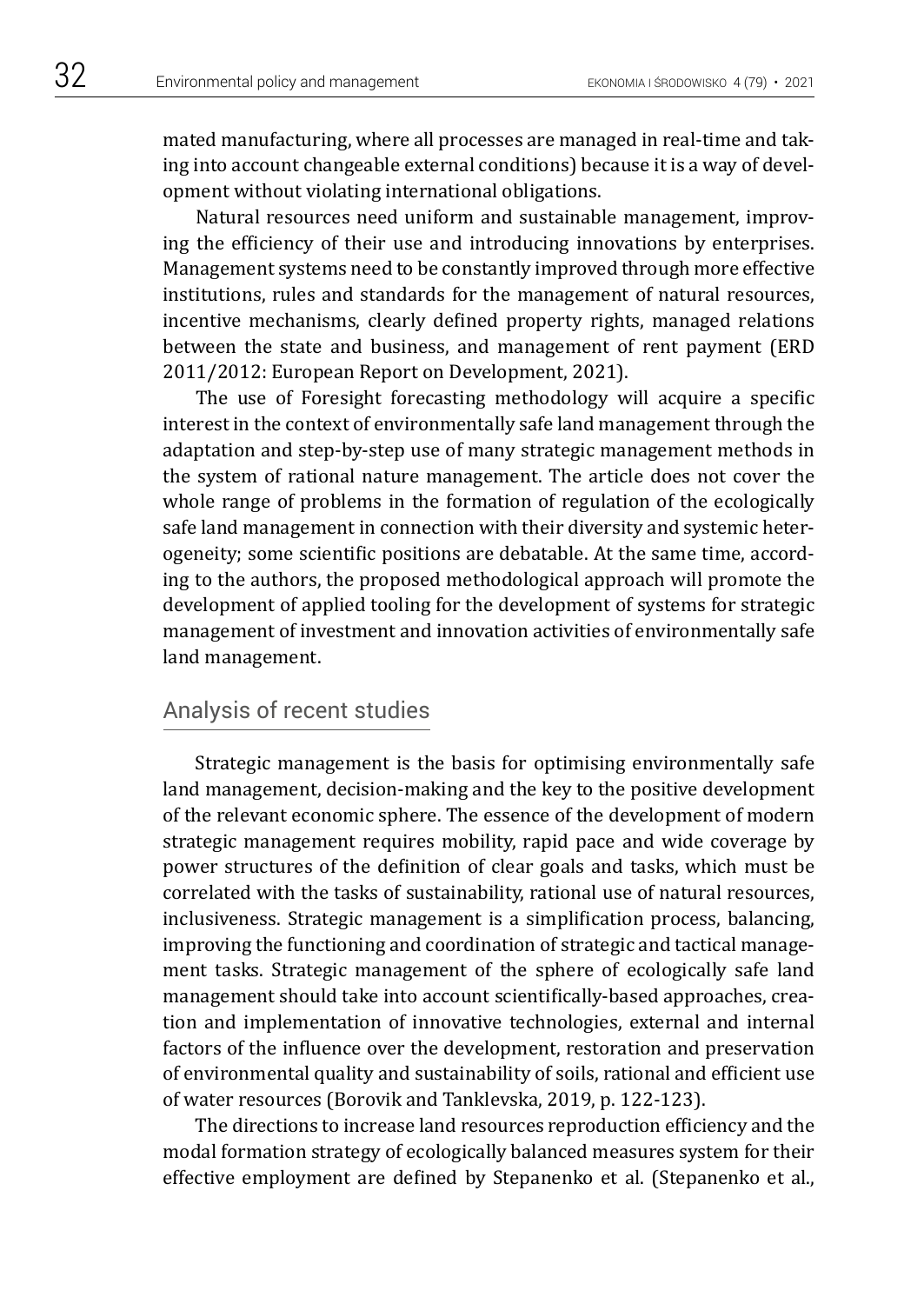2021). Wang et al. explore the coupling relationship between land use and rural development to improve the environmentally friendly level of land use and attain accelerated rural revitalisation (Wang et al., 2019). Damien et al. review some of the forthcoming challenges that the agricultural sector should address to confirm its significant progress towards land-use sustainability (Damien et al., 2017). De Wrachien describes the main physical, social and economic features of land use planning projects, along with their environmental impact and the constraints of sustainable development. The importance and role of institutional strengthening, sound financial and managerial frameworks and the availability of human resources are analysed, along with research thrust, technology transfer and networking improvement (De Wrachien, 2002). Mishina et al. say that reducing environmental pollution is possible only with the use of clean and environmentally friendly sources of energy. Increasingly renewable energy sources have been mentioned as the most economically advantageous and the most expensive at the initial implementation stage. An important issue is investment and innovation support for the sphere of environmentally friendly land use and the development of its strategic management (Mishina et al., 2020).

A small number of scientific concepts are characterised by the presence of investment and innovation aspects of strategic management.

Development, implementation, and realisation of strategic goals require the formation of alternative strategies, control, regulation, and adjustment of the entire strategic management system in environmentally safe land management (figure 5).

Strategic goals in the field of ecologically safe land management and the general direction of the strategy should be focused on the use of innovative technologies with the help of which it will be possible to monitor the quality of land pollution. However, this is quite an investment-cost technology. Thus, the issue of investment security and attractiveness with the encouragement of participants and stakeholders for further development of this area plays an important role in implementing and promoting strategies.

Such innovative technologies can be sensor equipment with the function of an electromagnetic signal generation that will determine the characteristics of the land area and transfer them to the information database of regulatory bodies for land protection or land survey using GIS technology.

Climate change poses new threats to the health of vegetation and crops. Ensuring their sustainability in such conditions requires measures for better protection of plants from pests and diseases and the introduction of innovations. In its Farm-to-Fork strategy, the EU Commission pays close attention to new innovative methods, including biotechnology and the development of bio-based products. The development of proposals focuses on innovation,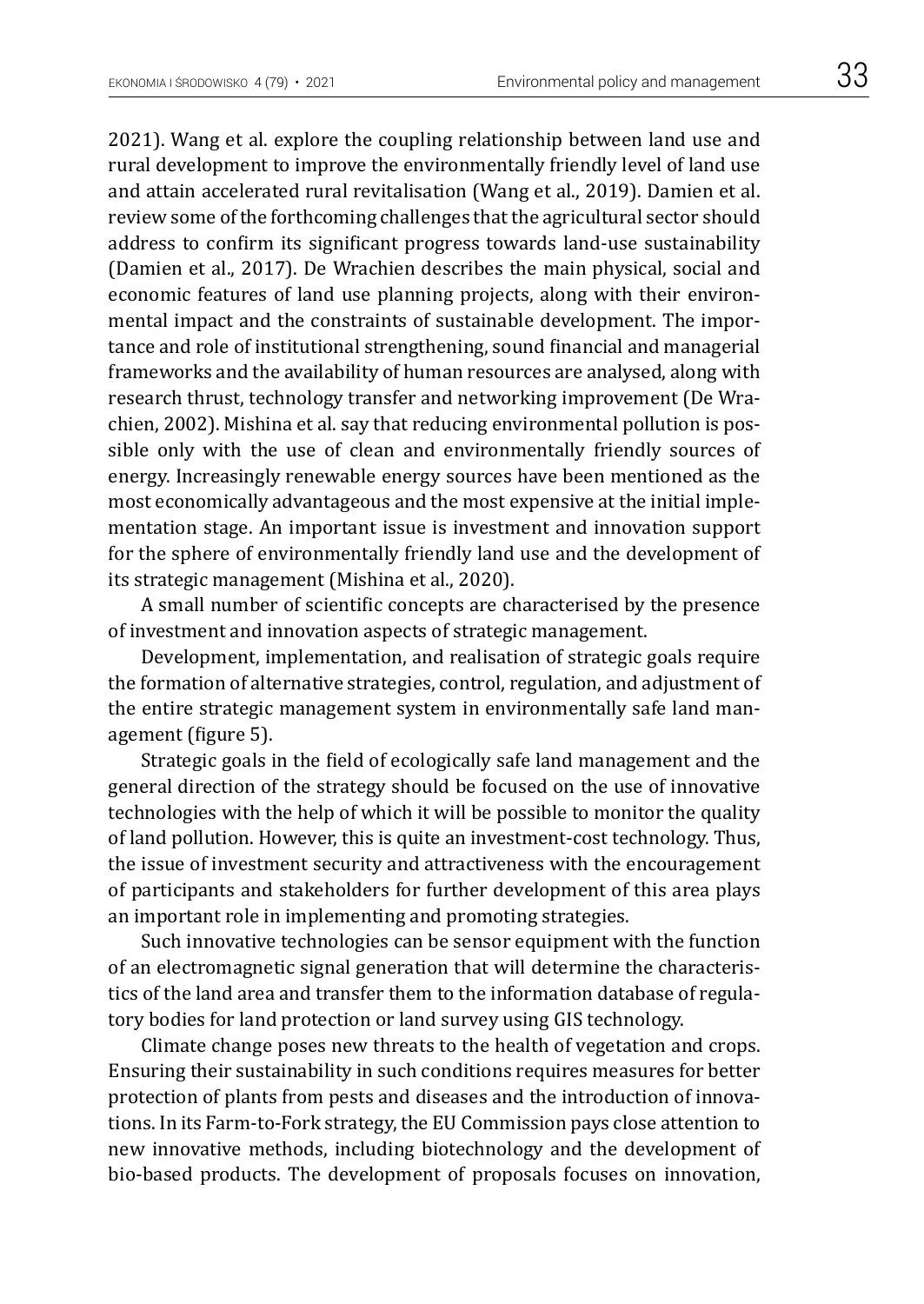with a special focus on adaptation and mitigation of climate change, agri-environmental issues, sustainable landscape management and land management, conservation and sustainable use of biodiversity.



Figure 5. Monitoring and evaluation of the effectiveness of the strategic management system in the field of environmentally safe land management

Source: author's development using (Borteichuk, 2013., p. 2; Paladchenko and Molchanova, 2018; Yermakova, 2019, p. 14-18).

> Support for innovative and sustainable solutions concerning packaging using environmentally safe, reusable and secondary materials is essential. The main goal of the Strategy and the EU Green Course priorities is to develop solutions to restore soil health and function.

> Innovative development and knowledge transfer is key task of the EU Commission. It takes place through cooperation with member states to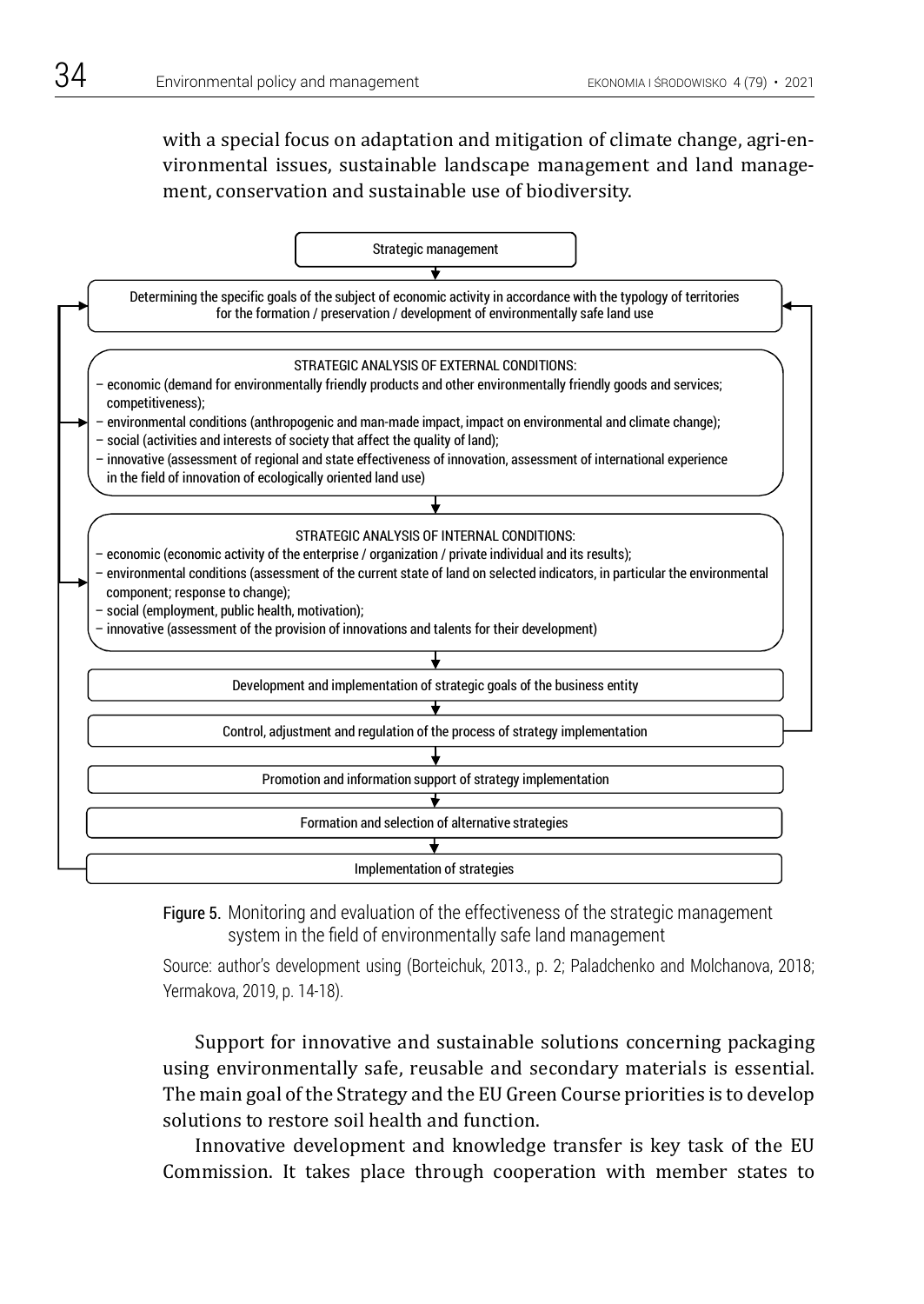strengthen the role of the European Innovation Partnership "Agricultural Productivity and Sustainability" (EIP-AGRI). Involving farmers and rural areas in cooperation is a key factor in providing employment, business and investment in rural areas, as well as in improving the quality of life. The European Fund is investing in innovation and cooperation in the regional context.

The strategy of sustainable financing mobilises the financial sector to more sustainable investments, in particular in agriculture, promotes investment support to improve the sustainability and accelerate the environmental and digital transformation of farms (A farm to fork Strategy for a fair, healthy and environmentally-friendly food system, 2020, p. 9-17).

The use of innovative technologies allows taking the necessary measures to delineate the boundaries of contaminated areas, leading to the storage of contaminated adjacent areas, including their natural state. In addition, information on land damaged by pollutants will be used to create a database for transforming land into environmentally safe, returning to its natural state or termination of usage.

Particular attention is to be paid to monitoring not only the quality of land resources but also the possible costs of restoring the land. As a result of the effectiveness of the land management system in Ukraine, it will be possible to stop using contaminated areas that are economically inefficient and dangerous.

Concerning investment activities for the management and development of environmentally safe land management, it provides for reimbursement of up to 30% of the cost of certification of organic production and reimbursement of up to 30% of the cost of purchasing the permitted plant protection products and fertilisers, seeds, planting material and feed (On state support of agriculture of Ukraine, 2004). In the desired form, the investment system for the formation, development and preservation of ecologically safe lands should provide for the creation and systematic renewal of regulations, an environmental audit of territories to improve the procedure for assessing the ecological state of the environment comparing environmental safety with economic opportunities.

According to the description of investment and innovation activities in the field of ecologically safe land management, it can be seen a coherent process and intertwining of the properties of both components (figure 6).

Scientific support for the strategy of environmentally safe land management should be based on several principles:

- systematicity, based on the consideration of land management as an interconnected ecological and innovative system;
- environmental friendliness, in particular, land valuation taking into account the ecological condition of natural resources;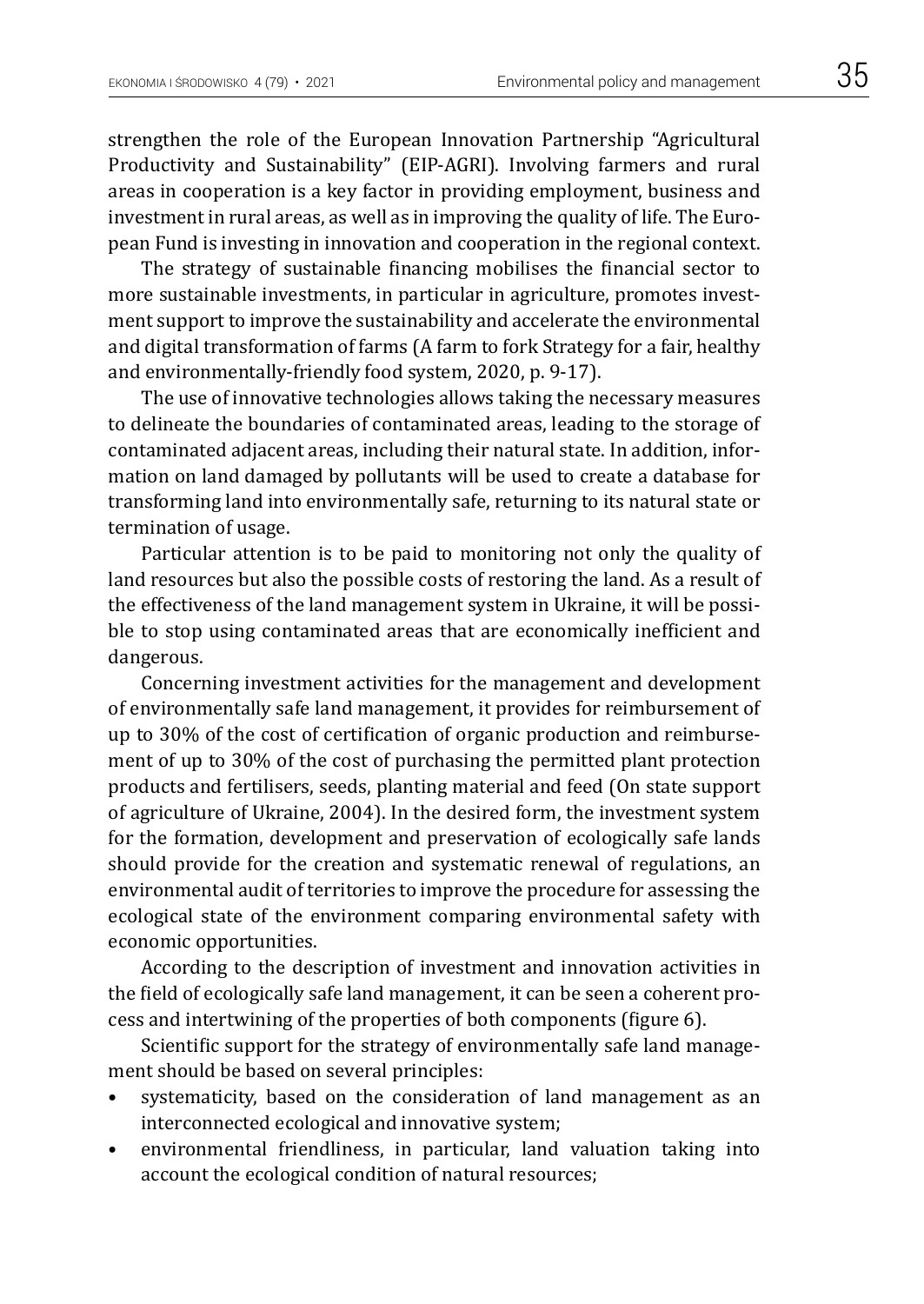- self-reproduction of the land, which causes the lack of use of artificial means of intensification of land management formation;
- voluntary participation of landowners and land users in the processes of the greening of land management;
- priority of local management, namely the emphasis on local conditions, with the subsequent concentration of environmentally safe zones and their appropriate management;
- complexity caused by taking into account economic, environmental, social needs, interests, requirements of business entities;
- openness and transparency of the strategising process and promotion;
- feedback and information support (Tiutiunnyk and Kupinets, 2020, p. 26).



Figure 6. Logical and structural scheme of strategising the sphere of ecologically safe land management Figure 6. Logical and structural scheme of structural scheme of strategisting the sphere of ecological safe land

Source: author's development using (Sierov, 2000, p. 606; Campbell et al., 2015; Svyrydova, 2016, p. 75; Bulysheva and Andryeyeva, 2018, p. 157).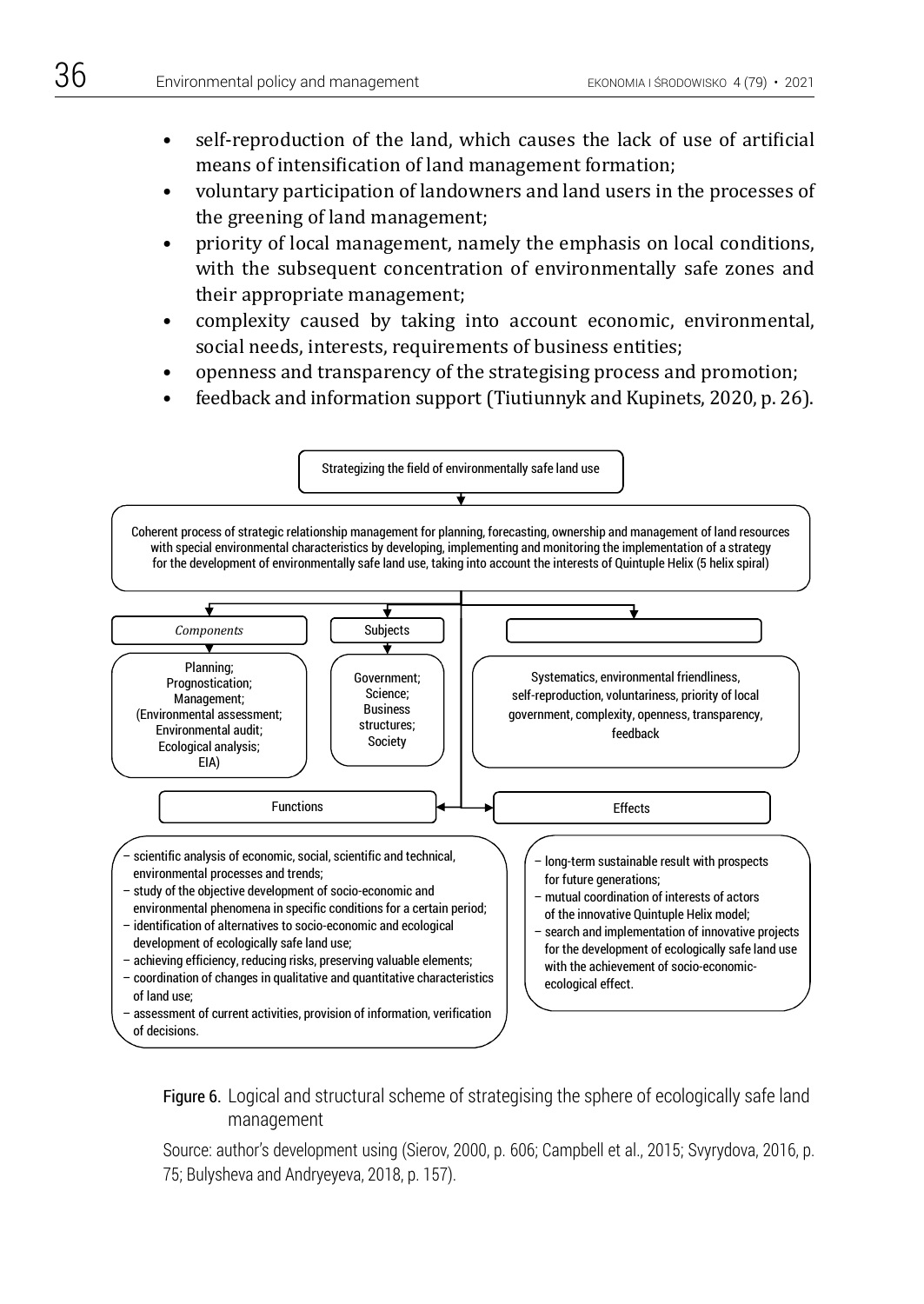The balance and support of the two (innovative and ecological) components will lead to a comprehensive ecological-economic and innovative effect, the possibility of international cooperation with EU countries and maintaining the necessary pace for the development of environmentally safe land management and climate change mitigation.

## Research methods

In his research, the world-famous scientist Popper proposed representing a set of varieties of the Foresight-method in the form of the Foresight-diamond (Popper, 2008). Diamond has about 44 methods. In recent years, the variety of quantitative and qualitative methods used for foresight and forecasting has increased sharply. In addition to the well-known Foresight methods, such as expert groups, scripts and Delphi, more advanced methods have been introduced in Foresight. At the same time, traditional methods have also been improved using new technologies and applications.



Figure 7. The star (heptagram) of the foresight Figure 7.

Source: author's improvement (italics) using (Bulysheva and Andryeyeva, 2018, p. 156; Zanyzdra, 2020, p. 105; Paladchenko et al., 2010; Saritas and Burmaoğlu, 2015).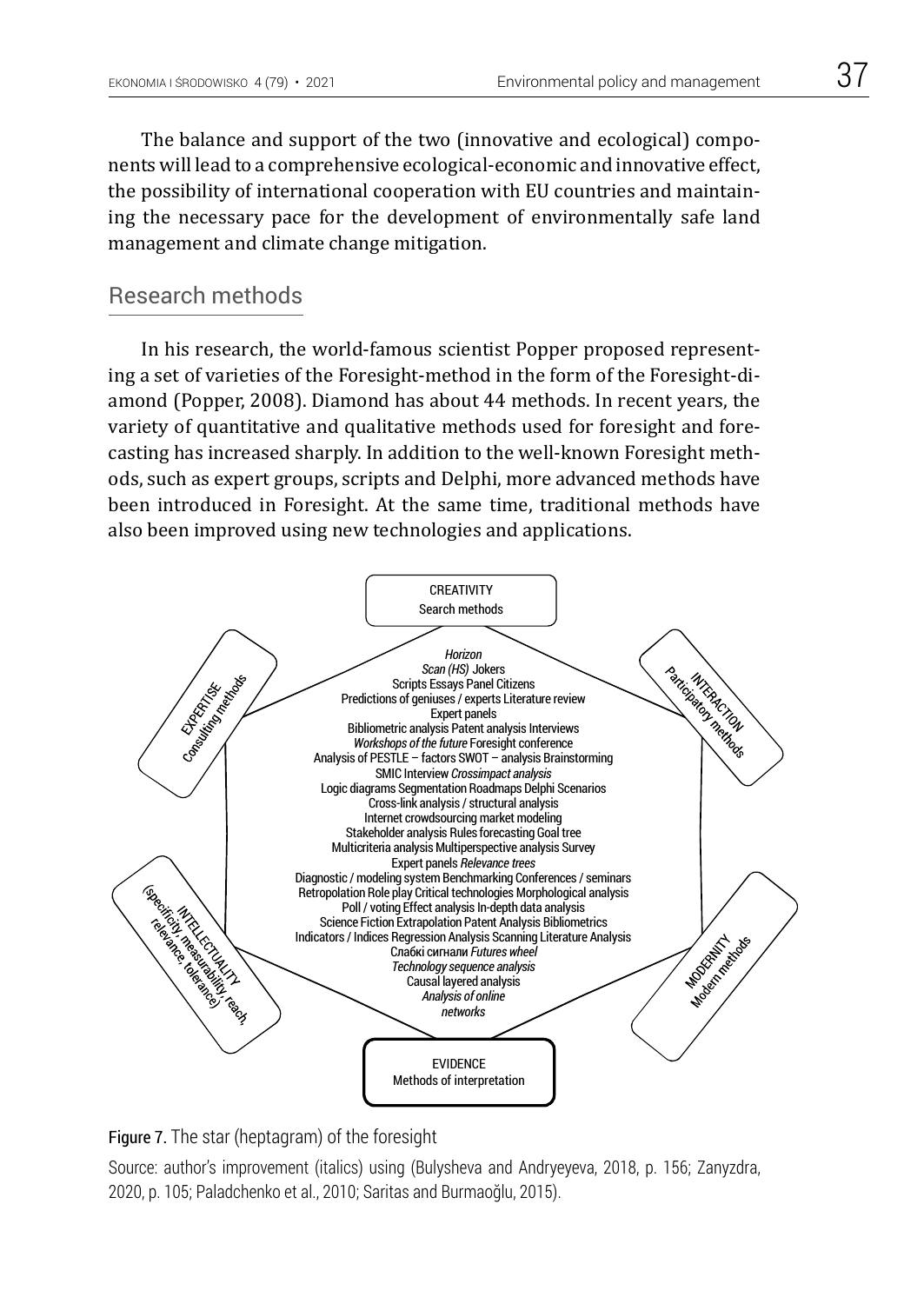These methods can be characterised as modern (up-to-date), particularly the analysis of megatrends, technology forecasting, science and technology policy methods, technological planning, and cross-impact. The total number of methods is more than 68. The star (heptagram) of the foresight is shown in (figure 7).

The foresight method can be described as intelligent (a special place in which takes the SMART method). It provides the study and presentation of many plausible (relevant) and unpredictable ways that can form and develop an uncertain future (reachability).

Forecasting is based on structures (measurability), disciplined and mutually complementary methods (specificity) – verified, repeated and provide different ways of seeing and processing.

Foresight is inherently common and seeks diversity (tolerance) – that is, the systematic involvement of long-term stakeholders to promote mutual learning, collective vision and joint actions to reflect current and future perspectives [Morrison, 2010; Saritas et al., 2015, p. 3). In addition, foresight raises stakeholder awareness of new trends, events and challenges.

### Results of the research

According to the authors, environmentally safe land management should be understood as the process of ensuring the greening of land relations, based on the principles of preserving and improving the qualitative and ecological condition of the environment in the context of the priorities of the Sustainable Development Goals.

The procedure for implementing the foresight methodology in the field of ecologically safe land management in the study is presented at the traditionally separated stages, adapted to the peculiarities of the field of environmentally safe land management, management of its investment and innovation activities (figure 8). As part of the study, the authors proposed a methodological approach to implementing foresight forecasting and strategising of environmentally safe land management, which got the approval on the example of the Odesa Region within the Black Sea Region of Ukraine.

Relevant stages of the methodology of strategic management of environmentally safe land management and foresight forecasting are:

Analysis of existing information using SMART indicators based on the Quintuple Helix methodology (5 helix):

- investment potential of land protection (Government), Economic activity (Entrepreneurship);
- scientific and innovative potential in the field of environmentally safe land management (Science);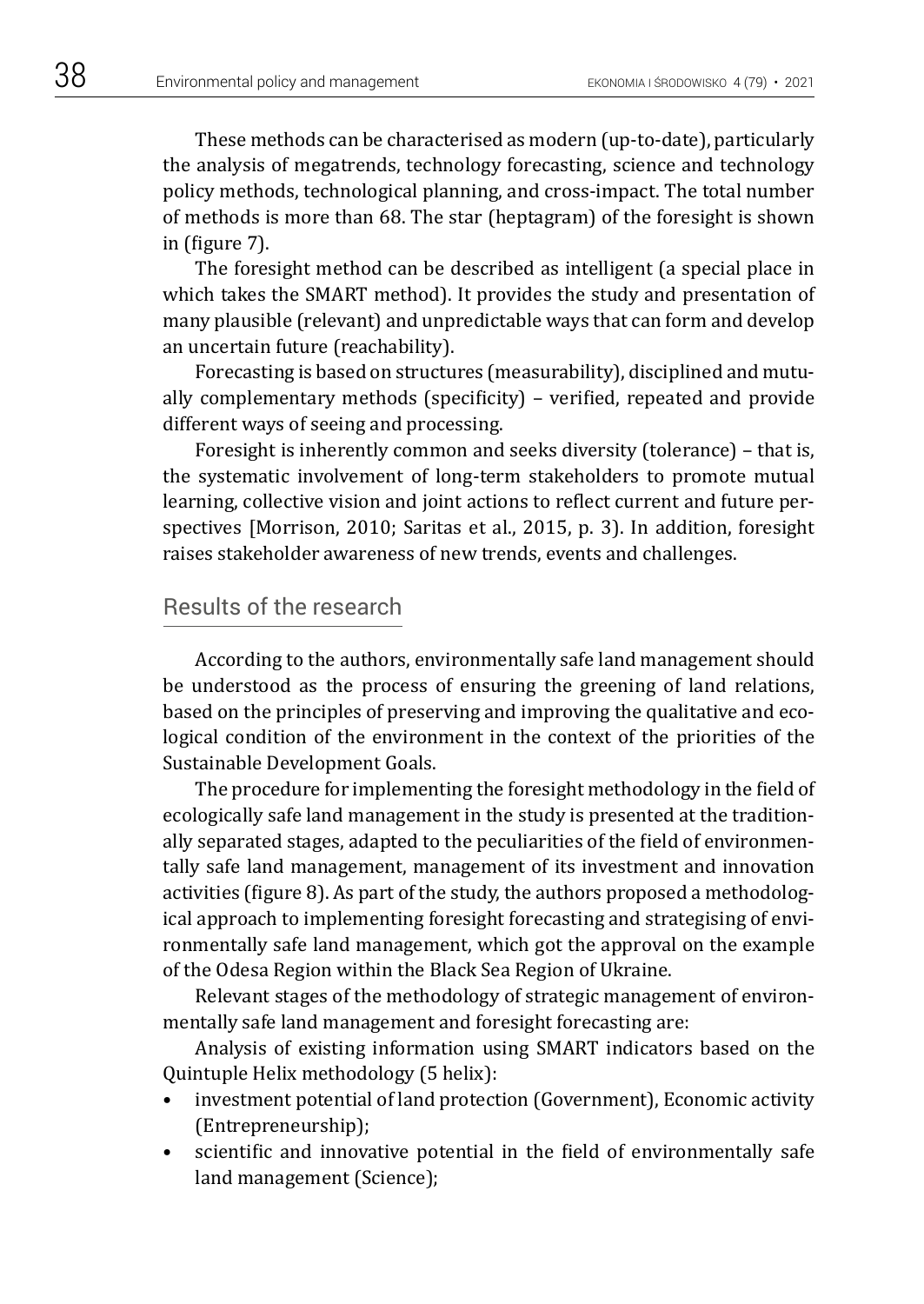



Source: author's development using (Bulysheva and Andryeyeva, 2018, p. 159; Yermakova, 2019 p. 29; Procedure for developing regional development strategies and plans of measures for their implementation, as well as monitoring and assessment of the effectiveness of implementation, 2015).

- agroecological, climatic potential of land management and territories suitable for transformation (Environment);
- degree of anthropogenic impact (Public sphere) on the existing environmentally safe land management and suitable for transformation, the choice of development of the vector of investment and innovation activities. The methodological approach is presented in previous studies (Andryeyeva and Tiutiunnyk, 2020, p. 62);
- Development of a database upon indications for assessing the needs in the field of environmentally safe land management;
- Monitoring the state of the environment in accordance with the interests of stakeholders and climate change mitigation requirements;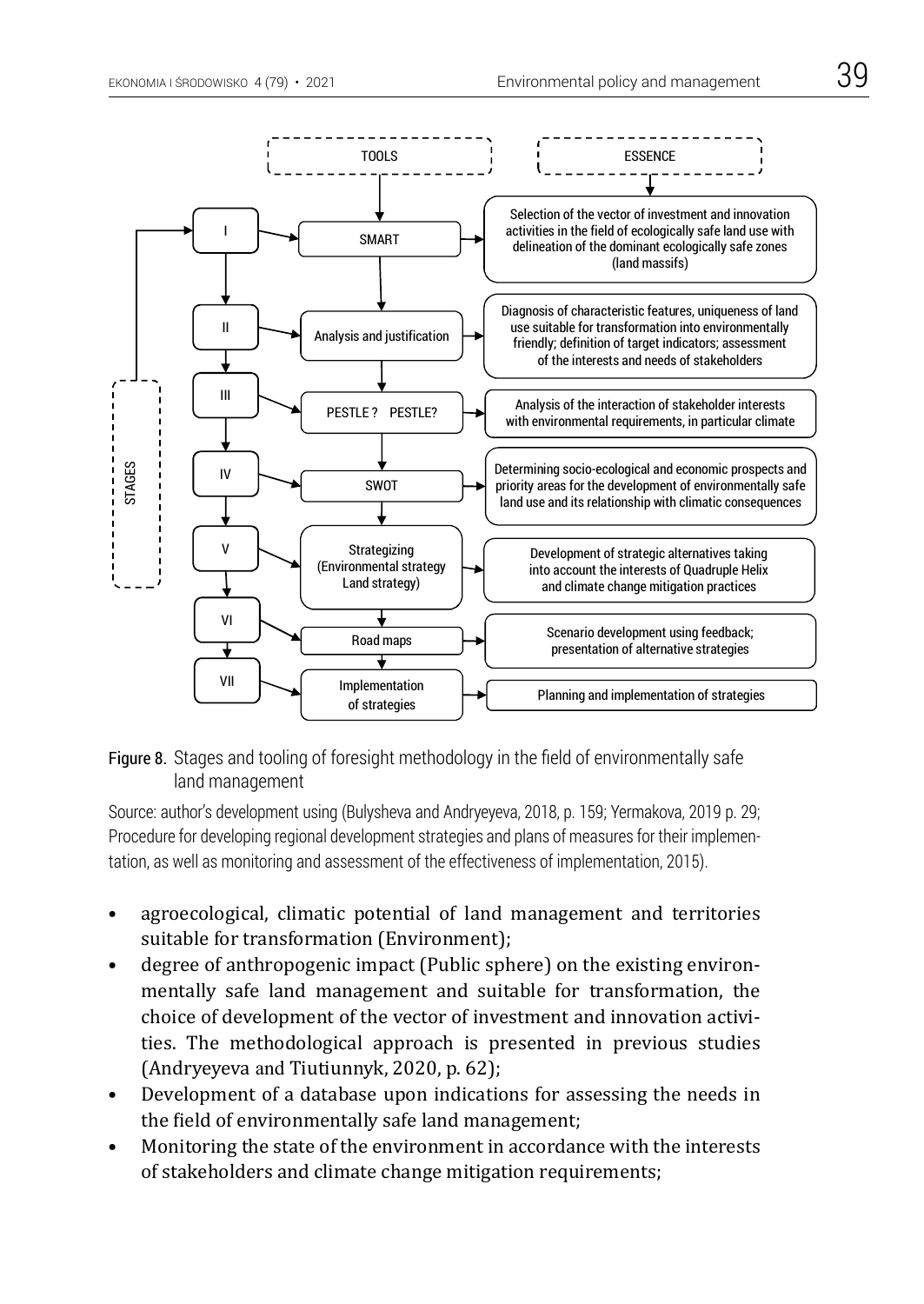- Drawing of perspectives and choice of priority directions concerning optimisation of the development of the sphere of environmentally safe land management;
- Formation and substantiation of strategic alternatives of the sphere of land management with special environmental characteristics taking into account the interests of Quintuple Helix (5 helix);
- Presentation of the scenario of formation, development and preservation of environmentally safe land management with the analysis of socio-economic and ecological results from the introduction of the eco-innovative component. Assessment of the impact of the development of environmentally safe land management on climate change. Planning and implementation.

### Stage I

The synergy of the innovative and ecological components in the field of environmentally safe land management as mutual complementation correlates with the characteristics of the SMART method by scientists Ortega., McCann, Perianes-Forte, Cervantes, Larosse and Sanchez (Ortega et al., 2013). Due to the lack of a cadastral database of ecological qualitative and quantitative characteristics of land management and the irregularity of data, a key element of the SMART process is the use of public opinion, data and technology from social media, online tools (Bakhshi and Mateos-Garcia, 2016). Involvement of beneficiaries and users, public consultations, expert recommendations, submission through web tools are defined as important components of the selected method according to the research of Delaney and Osborne (Delaney and Osborne, 2013).

According to the analysis of information sources, the SMART method was selected as the basic method for foresight forecasting. Calculations were carried out within the framework of the preliminary author's research of the regions of Ukraine "Methodological approaches to determining the dominants of the regional investment and innovation policy of nature management" (Andryeyeva and Tiutiunnyk, 2020, p. 62) (table 3, figure 9).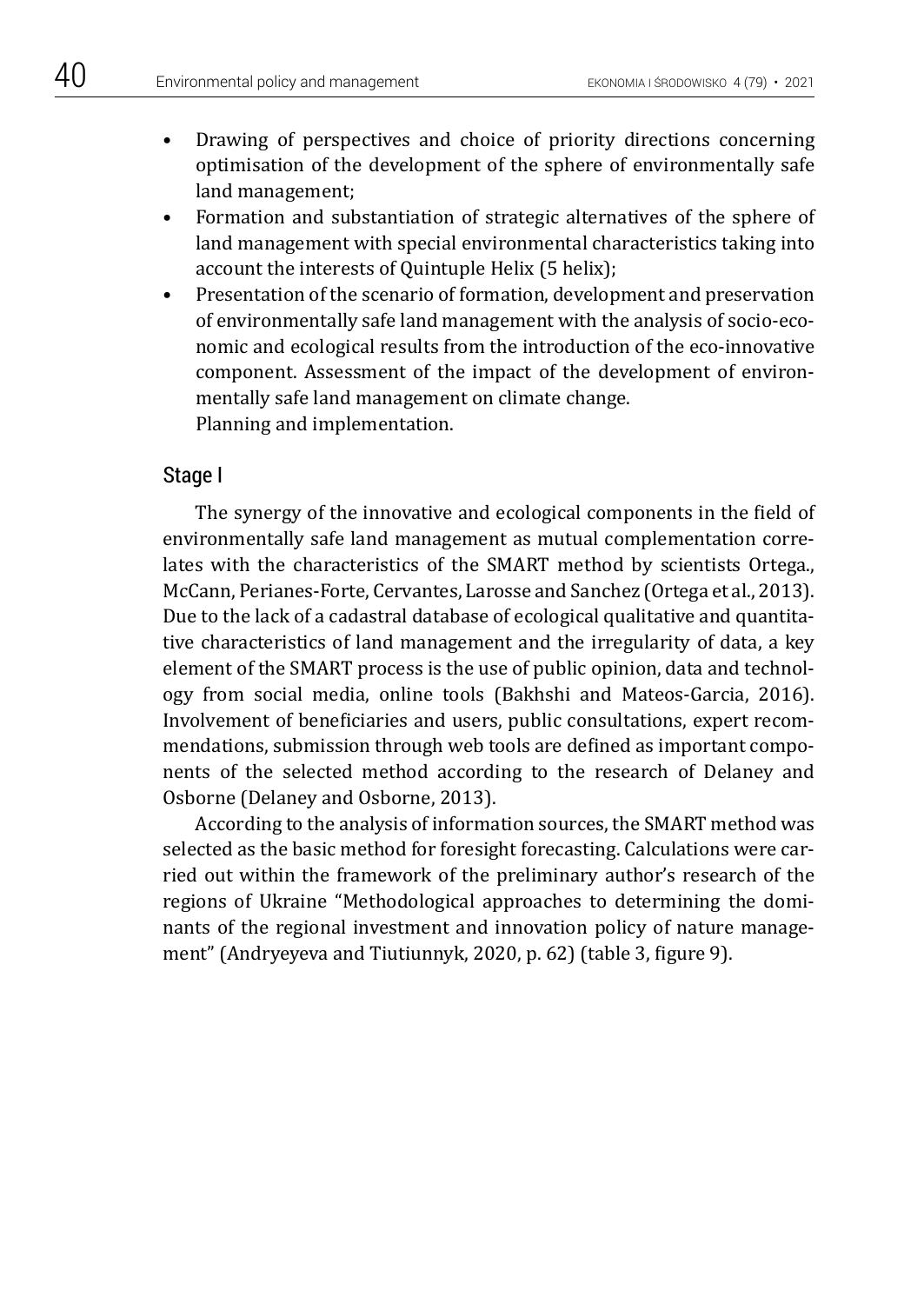Table 3. Comprehensive assessment of the dominant position in the context of investment and innovation regional nature management policy of the Black Sea Region (by groups of indicators of Smart Specialization)

| Region          | Economic activity and<br>investment potential<br>of environmental<br>protection | in the<br>Scientific and inno<br>potential<br>vative potentia<br>field of nature<br>management | according to SDG<br>Environmental<br>performance | Natural resource<br>potential |
|-----------------|---------------------------------------------------------------------------------|------------------------------------------------------------------------------------------------|--------------------------------------------------|-------------------------------|
| Mykolaiv region | 1.5                                                                             | 3.5                                                                                            | 2.1                                              | 2.6                           |
| Odessa region   | 1.4                                                                             | 5.6                                                                                            | 2.0                                              | 3.8                           |
| Kherson region  | 0.9                                                                             | 4.4                                                                                            | 2.6                                              | 3.1                           |

Source: calculated on the basis of (Andryeyeva and Tiutiunnyk, 2020).

Note: green zones are strong, yellow are moderate, orange are neutral and red are weak.





Source: developed based on table 7.

Due to the lack of necessary indicators specified in the description of the stages of methodology and the availability of a number of necessary information only on land fertility in the Black Sea regions as a basis for the develop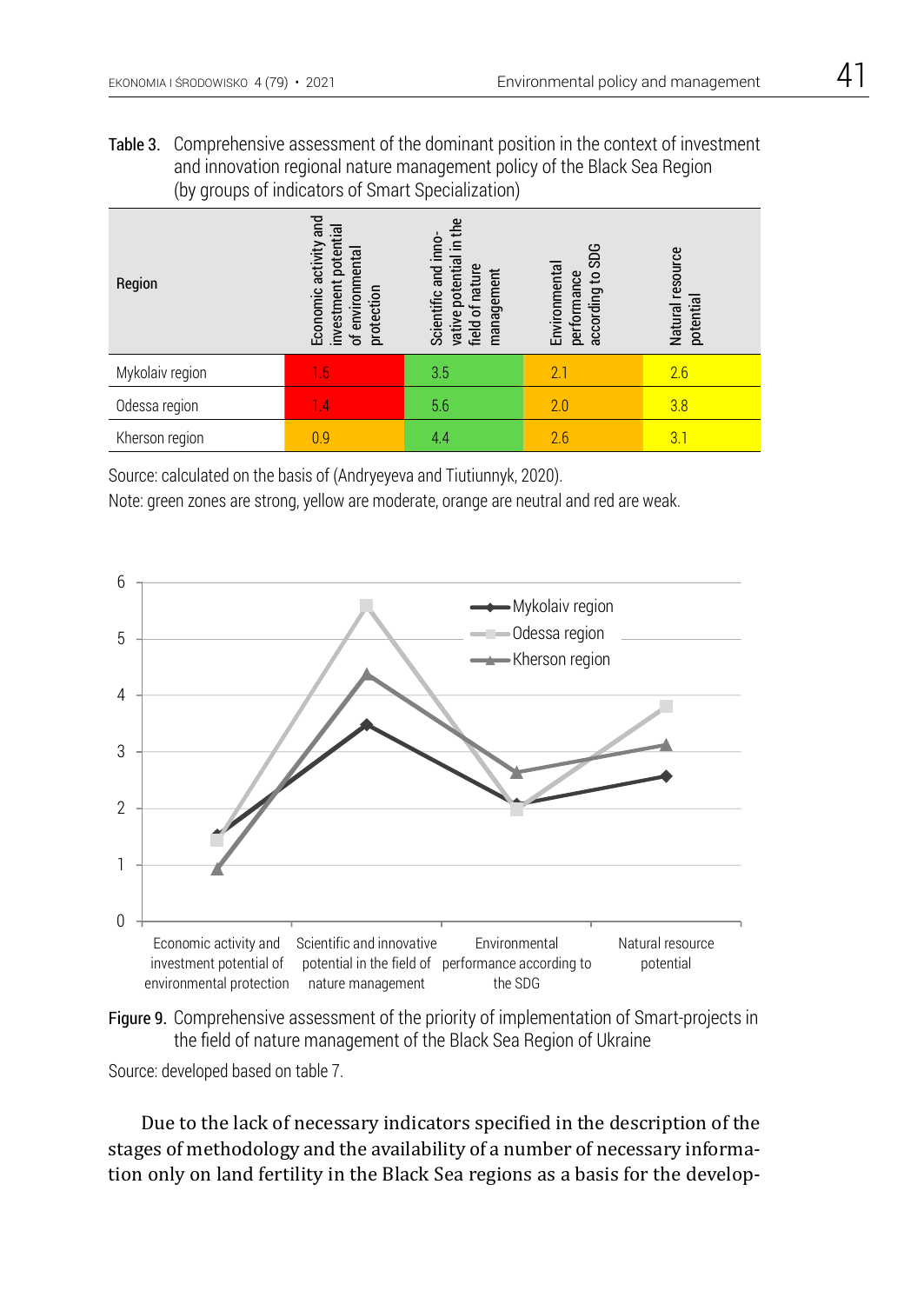ment of environmentally safe land management and based on previous studies, there were made the conclusions (table 4, figure 10).

| Soil area by humus content for 2020, %<br>Weighted |                 |                   |                       |                         |                     |                   |               |
|----------------------------------------------------|-----------------|-------------------|-----------------------|-------------------------|---------------------|-------------------|---------------|
| Humus content                                      | very low<br>1.1 | $low 1.1-$<br>2.0 | medium<br>$2.1 - 3.0$ | Elevated<br>$3.1 - 4.0$ | high $4.1$ -<br>5.0 | very high><br>5.0 | average,<br>% |
| Odessa region                                      | 0.0             | 0.3               | 15.8                  | 48.3                    | 28.9                | 6.7               | 3.77          |
| Kherson region                                     | 11.07           | 26.62             | 51.72                 | 10.56                   | 0.03                | 0.0               | 3.62          |
| Mykolaiv region                                    |                 | 3.3               | 34.3                  | 45.5                    | 9.8                 | 0.1               | 3.0           |

Table 4. Soil area by humus content for 2020 in the Prymorskyi Region of Ukraine

Source: developed based on (Regional report on the state of the environment in Odesa Region, 2020).



Figure 10. Concentration of humus content for 2020 in the Prymorskyi Region in soils Source: developed based on table 8.

As a result of approbation of the author's technique on the statistical basis of the Black Sea Region of Ukraine, it was revealed that the dominant region would be Odesa Region, despite a number of problematic issues and necessary tasks to be solved, then Kherson and Mykolaiv regions.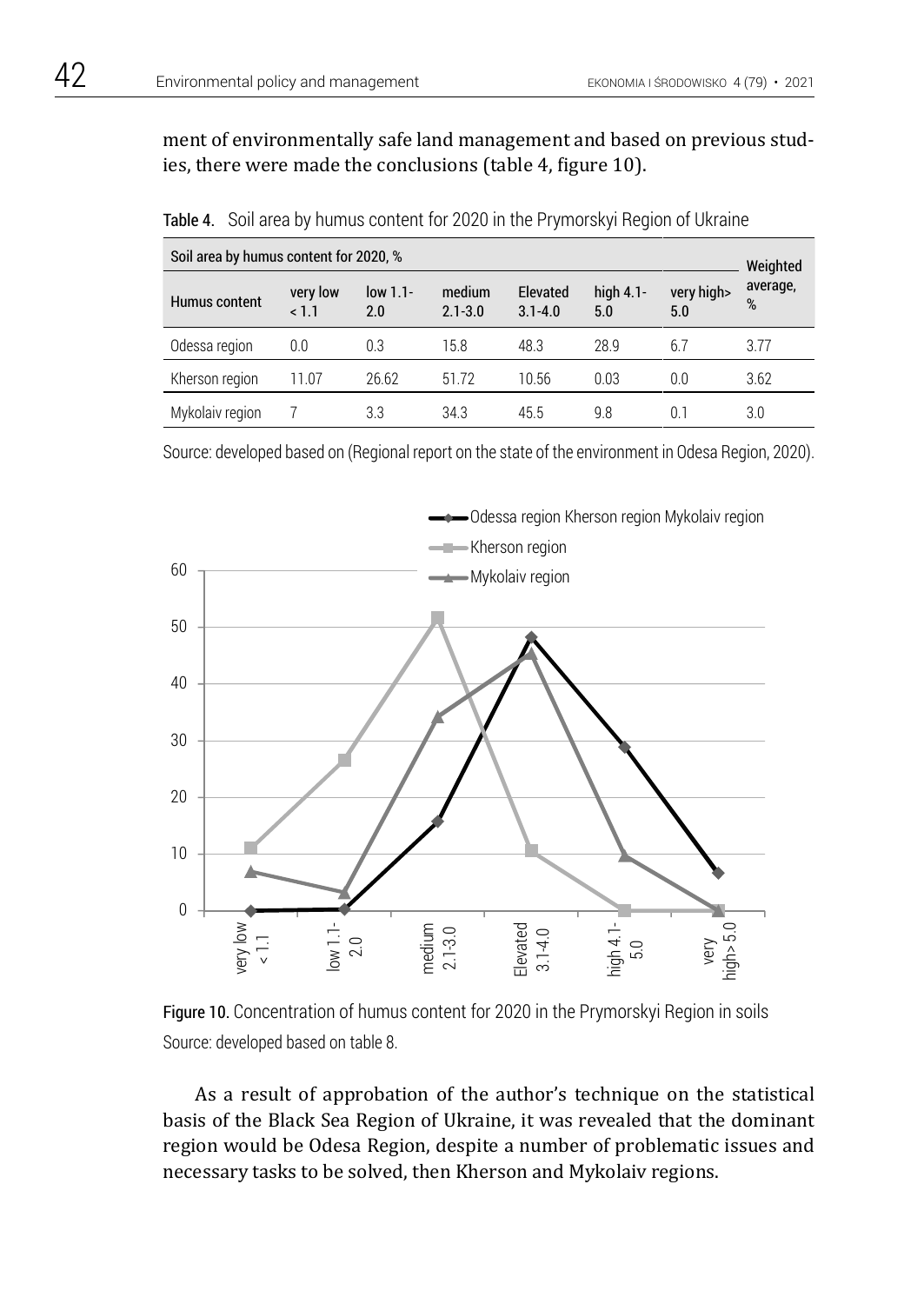### Stage II. The definition of target indicators with the assessment of stakeholder interests

Sustainable Development Goals (SDG) and the optimal state of land management was carried out at the stage of analysis and justification. This stage may comply with the SMART method, as well as it was a separate process. The target indicator (according to the methodology) can be correlated with the indicators of the dominant region, in this case, Odesa Region and/or be determined based on international standards and target indicators of SDG (2 – Overcoming famine, 4 – Quality education, 6 – Clean water and proper sanitation conditions, 7 – Renewable energy, 8 – Decent work and economic growth, 9 – Innovation and infrastructure, 11 – Sustainable urban development and community, 13 – Combating climate change, 14 – Preservation of marine ecosystems, 15 – Preservation of terrestrial ecosystems).

### Stage III

Provides for using an adapted matrix of analysis of external strategic factors and an extended version of PEST-analysis – PESTLE-analysis (table 5).

| Factor<br>code | Decipher-<br>ing the<br>factor | Characteristic                                                                                                                                                                                   | Factors of ecologically safe land use                                                                                                                                                                                                                                                                                                                                                                                                                                                                                                                                                                                                           |
|----------------|--------------------------------|--------------------------------------------------------------------------------------------------------------------------------------------------------------------------------------------------|-------------------------------------------------------------------------------------------------------------------------------------------------------------------------------------------------------------------------------------------------------------------------------------------------------------------------------------------------------------------------------------------------------------------------------------------------------------------------------------------------------------------------------------------------------------------------------------------------------------------------------------------------|
| P              | Political                      | Intentions and means<br>of implementation of the<br>development of ecologi-<br>cally safe land use by<br>public authorities                                                                      | Political factors in the field of environmentally safe land use:<br>• System of support (benefits, compensations, compensations) of landowners,<br>land users with ecologically safe lands;<br>· Ecologically oriented policy of land use;<br>· Distribution of powers of authorities and systematisation of the branch<br>directly related to environmentally friendly use and functioning of land;<br>· The level of control and supervision over compliance with the law, the level<br>of corruption, the level of possibility to implement appropriate measures.                                                                            |
| E              | Economic                       | Investment attractive-<br>ness of ecologically safe<br>land uses as a basis for<br>the production of quality<br>products and ecological<br>safety in relation<br>to environmental<br>degradation | Economic factors of ecologically safe land use:<br>. Economic and monetary evaluation of ecologically safe lands with the use<br>of ecological component as a basis for increasing investment attractiveness,<br>rent;<br>. Demand and production of environmentally friendly products;<br>· Income/expenses of landowners and land users from the formation<br>and transformation of environmentally safe land uses;<br>· Settlement of forms of ownership in the land market;<br>· Availability of compensation and other economic incentive mechanisms<br>to reimburse the costs of creating and operating environmentally safe<br>land use. |

Table 5. PESTLE-analysis of environmentally safe land management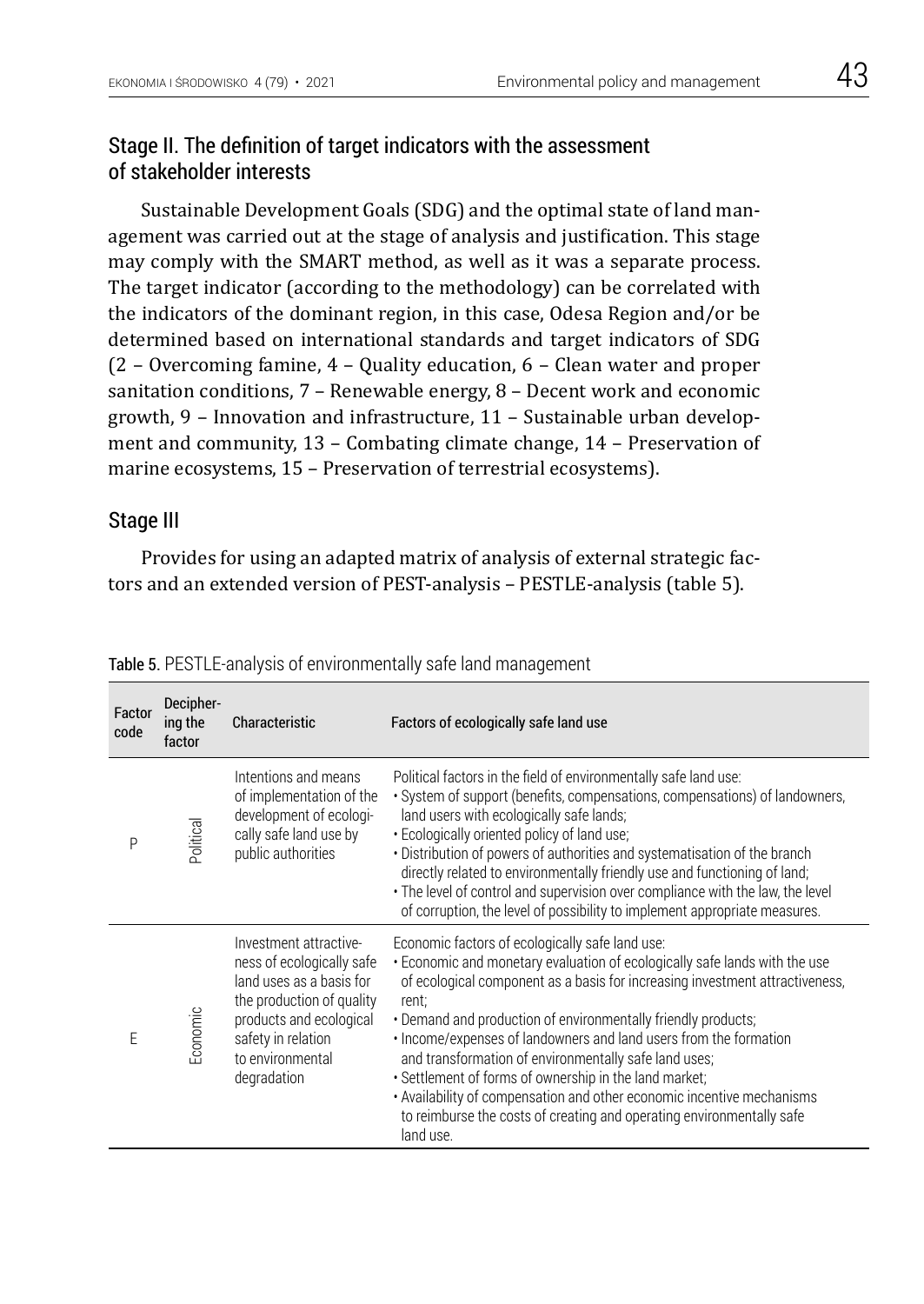| Factor<br>code | Decipher-<br>ing the<br>factor | Characteristic                                                                                                                                                                           | Factors of ecologically safe land use                                                                                                                                                                                                                                                                                                                                                                                                                                                                                                                           |
|----------------|--------------------------------|------------------------------------------------------------------------------------------------------------------------------------------------------------------------------------------|-----------------------------------------------------------------------------------------------------------------------------------------------------------------------------------------------------------------------------------------------------------------------------------------------------------------------------------------------------------------------------------------------------------------------------------------------------------------------------------------------------------------------------------------------------------------|
| S              | Social                         | The socio-educational<br>and cultural level of land-<br>owners and land users,<br>reasonable urbanisation                                                                                | Social factors in the field of environmentally safe land use:<br>• The level of educational training of specialists, the provision of the educational<br>base;<br>· Social conditions and protection of employees;<br>· Ecological worldview, awareness, awareness, feedback, ecological culture,<br>traditions:<br>· Inclusiveness as multifunctionality of natural resources and inclusion of all<br>segments of the population;<br>. Directions of anthropogenic impact, nature and form of land management;<br>. Reasonable development of urban processes. |
| Τ              | Technological                  | The level of implementa-<br>tion and functioning of the<br>innovation component,<br>its impact on the environ-<br>ment and the develop-<br>ment of environmentally<br>friendly land use. | Innovative factors in the field of ecologically safe land use:<br>· availability of technological equipment;<br>• compliance with modern trends and best world practices;<br>· inclusiveness in use:<br>· safety and performance for the environment.                                                                                                                                                                                                                                                                                                           |
|                | Legal                          | Regulatory and legal field<br>of formation, development<br>and functioning of ecolo-<br>gically safe land use and<br>the sphere of use of the<br>respective lands                        | Legal factors in the field of environmentally safe land use:<br>• Development of a regulatory framework that covers both general issues of<br>environmentally safe land use and in accordance with each category of land<br>and their scope;<br>. Improving existing land legislation with a focus on the environmentally safe<br>use of land resources.                                                                                                                                                                                                        |
| E              | Ecological                     | Interaction of the state<br>of the natural environment<br>on ecologically safe land<br>use                                                                                               | Ecological factors of ecologically safe land use:<br>· The impact of the development of environmentally safe land use on climate<br>change mitigation;<br>· The impact of green hydrogen production on the state of land use<br>and development of H2 reserves;<br>· The current state of agro-climatic features of the environment<br>for environmentally safe land use;                                                                                                                                                                                       |

Source: author's development using (Bulysheva and Andryeyeva, 2018, p. 164).

The analysis of the best practices of the EU and the world community shows the need for a comprehensive review of indicators. Furthermore, it should be noted that the investment and innovation policy closely intersects with the Energy and Hydrogen Development Strategies.

According to the Concept of Green Energy Transition of the Ministry of Energy and Environmental Protection of Ukraine, renewable energy sources and innovativeness in nature management (Decarbonization of the economics, 2021). According to the European Hydrogen Strategy presentation, such sources supply the latest energy resource to the European market, namely green hydrogen. The EU has identified Ukraine as a priority partner in the implementation of the European Hydrogen Strategy. In the summer of 2020, Ukraine and Germany launched an energy partnership, particularly in developing hydrogen energy and its integration into the network.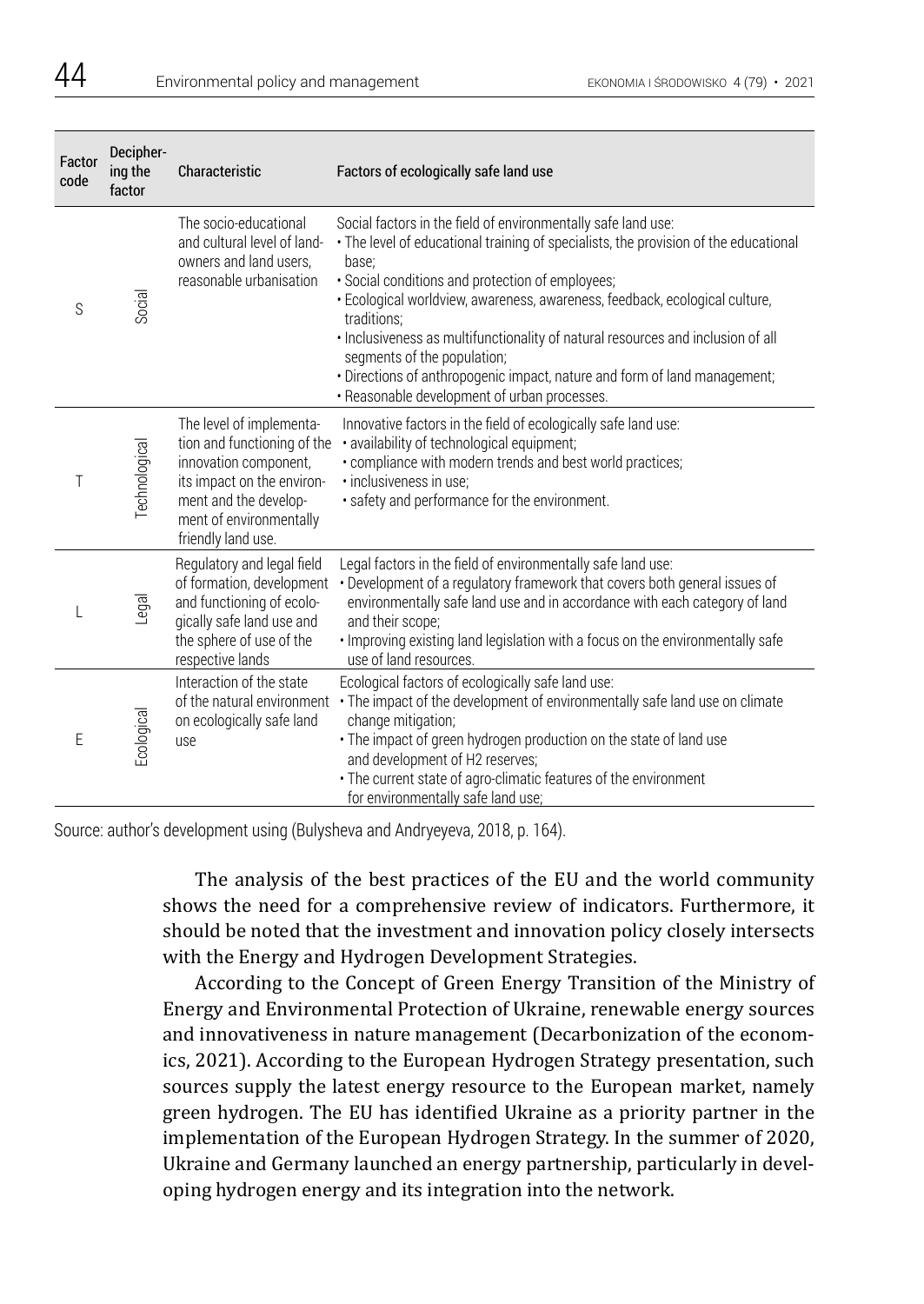There are four regions in the south of Ukraine where powerful bases for generating solar and wind energy have been formed, which can already be used to produce and export green hydrogen. In addition, the southern regions of Ukraine are also suitable because there is a demineralised water generator system from which hydrogen will be obtained. These are Odesa. Kherson. Mykolaiv and Zaporizhzhia regions.

The process of obtaining the  $H<sub>2</sub>$  molecule from ordinary water by electrolysis is referred to as the transition from conventional carbon fuel to environmentally friendly hydrogen as a new global energy trend and a strategic priority of rational environmental management (Is Ukraine ready to become an exporter of "green" hydrogen to Germany?, 2021). However, hydrogen can be produced not only in the subsoil and through the use of water but also in the soil layer. The presence of hydrogen ions (H-ions) in the soil cover and exchangeable hydrogen and aluminium ions in the absorbing complex causes an acidic reaction in the soil due to their incomplete neutralisation. The root system of plants releases hydrogen ions and organic acids that also acidify the soil. Soil microorganisms can produce and consume  $H_2$  due to metabolic processes, thus actively participating in the molecular hydrogen cycle in nature. Natural hydrogen production depends on environmental conditions, such as humidity, temperature, presence and composition of microorganisms and in different areas, its value will be different.

Production of hydrogen from the soil cover will not only solve the problem of replenishing the necessary energy resources. However, it will also solve a problem for preventing the oxidation of particularly valuable soils (chernozems). Such measures correlate with the transformation of land into environmentally safe. After all, the decrease in the content and qualitative composition of humus is associated with anthropogenic processes of agrogenic soil cultivation, but hydrogen emissions cause a significant impact. Soils affected by hydrogen intensively change their properties: the mobility of many elements changes; humus transforms more mobile. It leads to the removal of humus outside the soil profile (Chakmazian, 2016).

Research of the sphere of environmentally safe land management in such an innovative way and assessment of quality indicators of land management that affect the life of flora/fauna, humans and climate allows to form a zoning system and economically justify the possibility of hydrogen production on the relevant territories and mitigate the impact on climate change (Tiutiunnyk, 2021).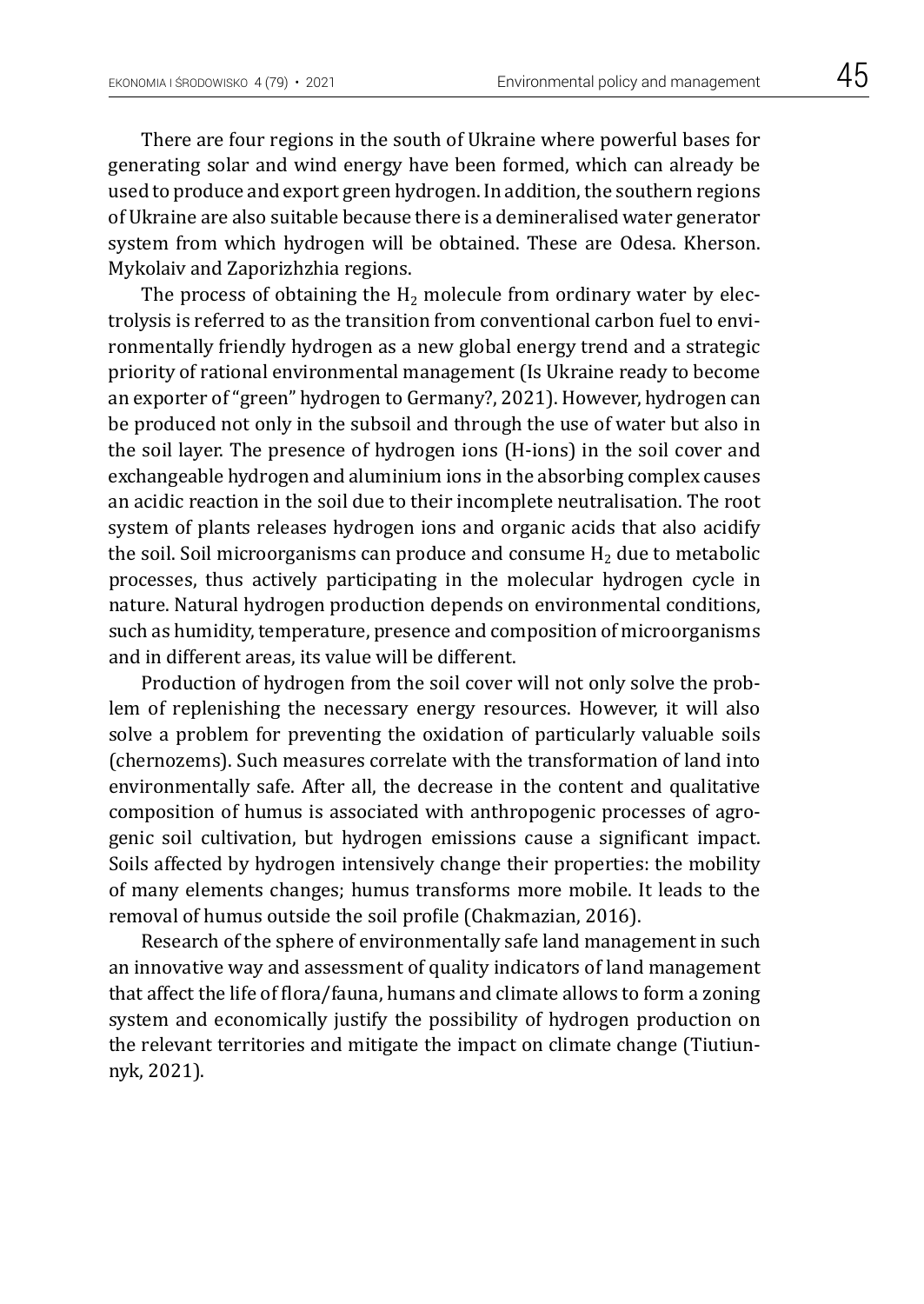# Stage IV. The analysis of the interaction of stakeholders' interests with the environmental requirements is characterised by using a SWOT analysis

The implementation of such measures, in particular their plans and mechanisms for developing regional development strategies, in which they are set, is determined in Ukraine in accordance with the "Procedure for developing regional development strategies and action plans for their implementation, as well as monitoring and evaluating the effectiveness of the specified regional strategies and plans of measures".





Source: author's development using (Tiutiunnyk and Kupinets, 2020, p. 93-94; Procedure for developing regional development strategies and plans of measures for their implementation, as well as monitoring and assessment of the effectiveness of implementation, 2015; Yermakova, 2019. p. 126-127).

> The regulatory legal act also indicates the need to monitor and assess the effectiveness of implementing these regional strategies and action plans, particularly based on smart specialisation, through SWOT analysis. It establishes a link between internal (strengths and weaknesses) and external (opportunities and challenges) factors (Procedure for developing regional development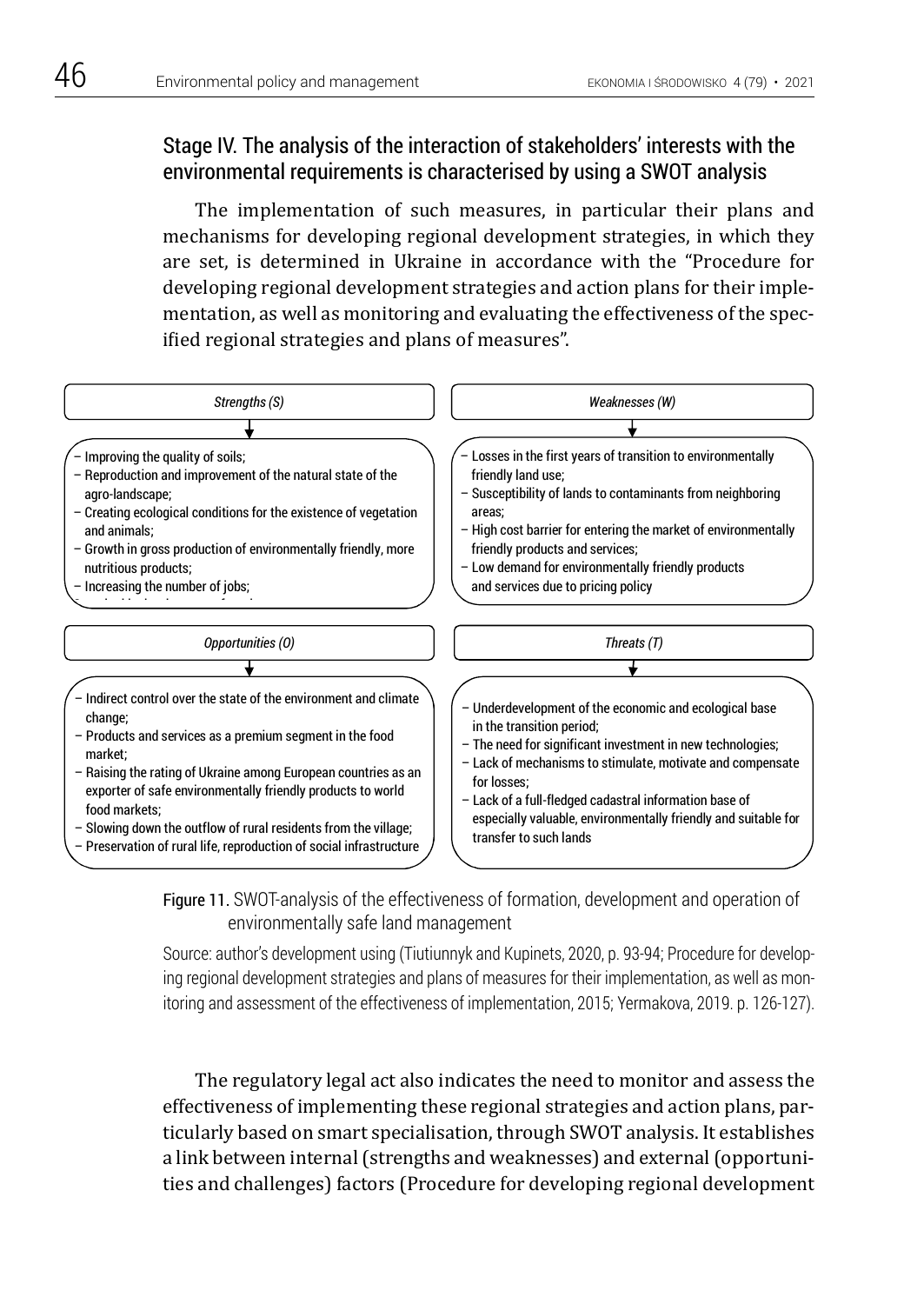strategies and plans of measures for their implementation, as well as monitoring and assessment of the effectiveness of implementation, 2015) . These factors are of strategic importance for the development of the region. The SWOT analysis results are used to identify and select strategic and operational development goals of the region. Trends and main problems of socio-economic development of the region, including the results of SWOT-analysis, were identified based on SMART-specialization (see figure 11).

### Stage V

On the example of the Odesa Region, the authors proposed a Strategy for developing environmentally safe land management that can be used (as an example) in other regions of Ukraine and the world.

Note that ecologically safe lands, according to their qualitative characteristics, can be attributed to particularly valuable lands according to Article 19 and Article 150 of the Land Code of Ukraine (Land Code of Ukraine, 2001). However, in the land legislation, there are no criteria for assigning plots to the appropriate categories. The intended purpose of land management is determined with the help of data from the State Land Cadastre, which are currently insufficient and belong to outdated information, land management documentation, statistical data and others. Note that there are no cartographic materials (cadastral plans, maps) of such soils. As a result, there is no possibility of their use in the context of the region. In modern land management practice, there is no zoning of territories. The boundaries of plots suitable for conversion into ecologically safe ones are not delineated, making it impossible to fully preserve them as a framework for the ecological sustainability of territories.

All types of information sources used for land classification and further use can only state the current condition of the land but not be the basis for its intended purpose. It is especially true of ecologically safe lands, as the land area can belong to several categories of land at the same time. Therefore, its formation requires a number of survey works and the creation of a separate information platform. After carrying out organisational measures, it is possible to assign the land plot claiming the role of ecologically safe, to a separate category of especially valuable lands, to give it the corresponding intended purpose, to establish the regulatory order with the definition of the behaviour of subjects of land legal relations.

The cadastral database of ecologically safe lands, which includes indicators of survey works and systematic monitoring by the relevant services and public authorities, should be coordinated with landowners and land users' information and communication tool. Informational data at the beginning of the formation, use of land area requires the introduction of information on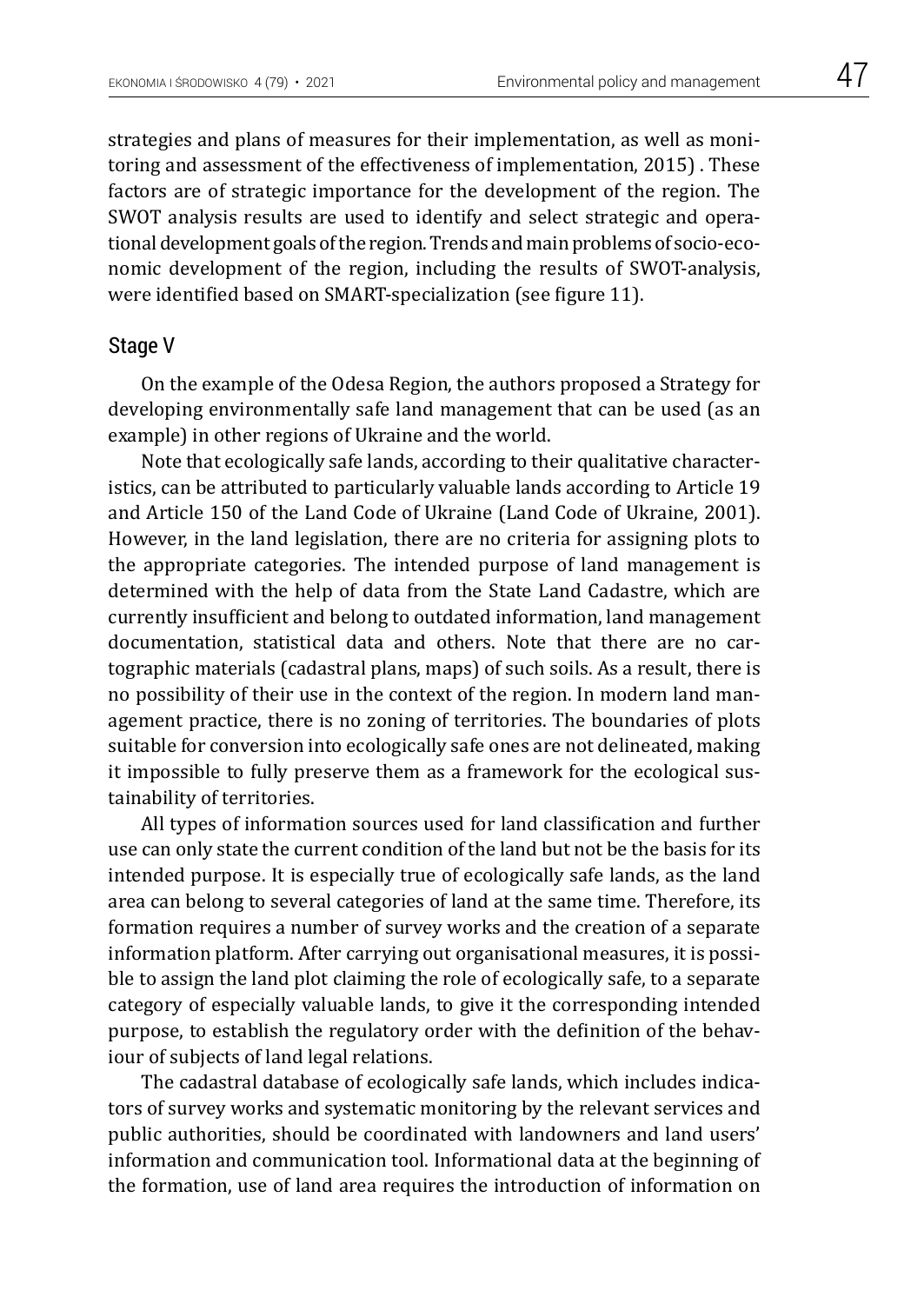information and communication platforms, along with reports on the agri-environmental condition of the land.

In the context of actualising the issue of climate change and the need to increase its sustainability, protecting the health of citizens and ensuring the interests of business entities, an important task is to monitor the consequences of economic activities, especially on land. After all, non-rational and non-ecological land management generates significant emissions of nitric oxide – the third greenhouse gas in order of importance, with the potential for global warming. An environmentally safe land management system has lower nitrogen emissions per hectare than conventionally treated and contaminated soils.

It means that cadastral databases currently, in addition to ecological-toxicological, soil-agrochemical, agrophysical, physicochemical, agrochemical, economic indicators, need to be filled with information on qualitative climatic characteristics correlated to the relevant land zone/massif (Tiutiunnyk and Kupinets, 2020, p. 28).

According to the information of the territorial bodies of the State Service of Ukraine for Geodesy, Cartography and Cadastre of Ukraine, there are more than a million hectares of degraded, unproductive and man-made contaminated lands that require conservation and restoration. In particular, in the Odesa Region, land resources for their economic use are characterised by insufficient environmental and economic sustainability under the definition of the coefficient of ecological stability of the agricultural landscape. Suppose the territories of degraded and man-made contaminated lands have decreased, the areas of unproductive and disturbed lands have significantly increased. It affected the implementation of measures to improve the state of Ukraine's lands. Most attention is paid to improvement and recultivation, but this does not improve the overall situation.

However, Odesa Region is one of the three regions on the territory of Ukraine that are not polluted to dangerous limits. Therefore, the use of environmentally sustainable technologies will be most appropriate. Furthermore, the degree of their contamination with radionuclides, heavy metals and pesticides is lower than the MPC. Therefore, it is easier to grow on them environmentally friendly products for baby, medical and preventive nutrition.

In Odesa Region, there is significant scientific and innovative potential in the field of nature management. Odesa also occupies a dominant position in the context of investment and innovation regional nature management policy of the Black Sea Region (by groups of Smart Specialization indicators), despite a number of problematic issues and necessary tasks to be solved.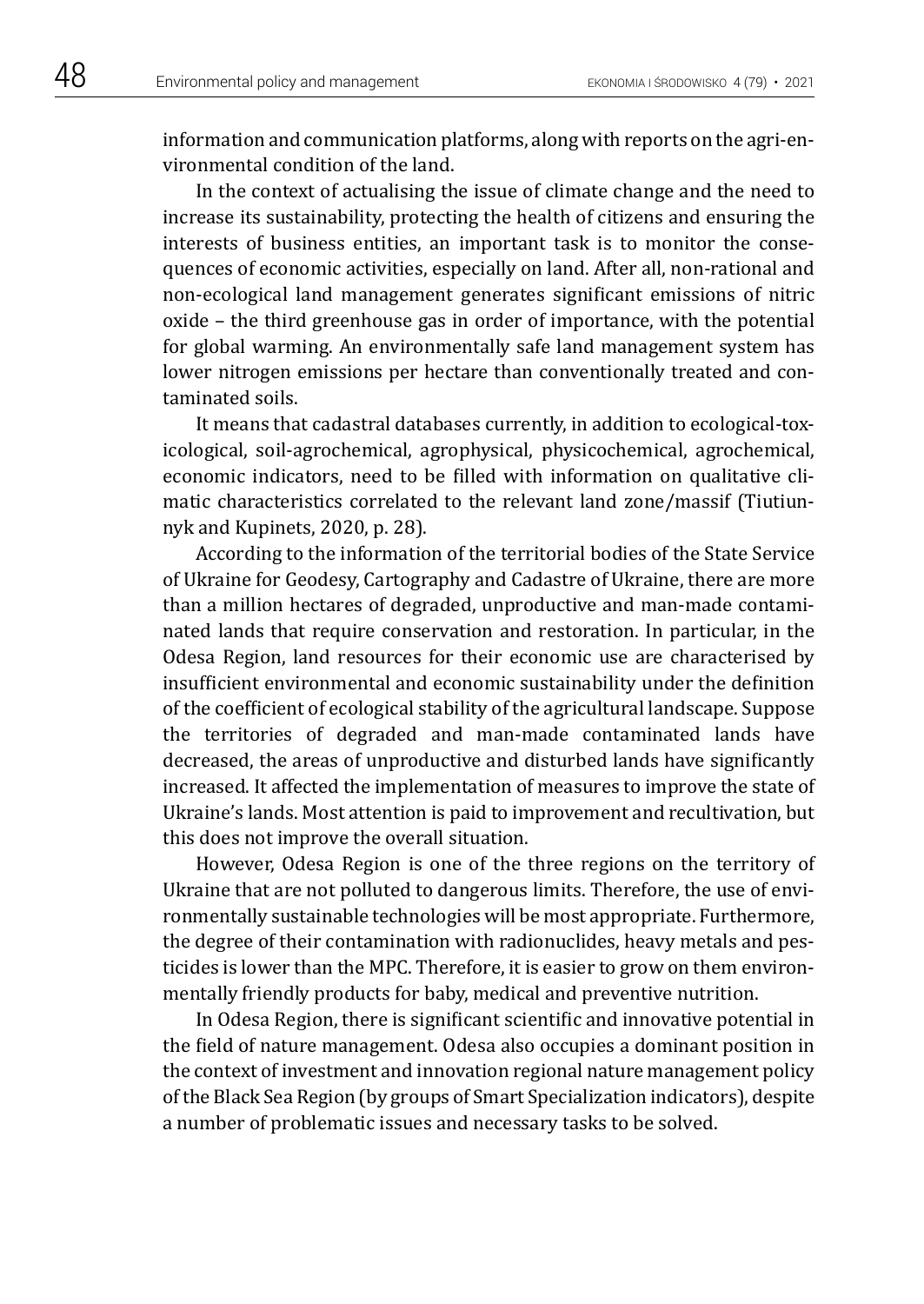### Table 6. Strategy for the development of environmentally safe land management

#### 1. Purpose and objectives of the Strategy

The purpose of the Strategy is to develop economic and organisational support for the formation, development and operation of environmentally safe land use by creating favourable conditions for:

- Improving the quality and quantity of land with environmentally friendly use;
- Changes in the concept of ecological, economic and monetary valuation of land and increasing the value of environmentally friendly land use;
- Effective investment and innovation activities in the field of environmentally safe land use.

#### Tasks of the Strategy:

- 1. Formation of the basic and improvement of the existing normative-legal field concerning the ecologically safe use of lands, their creation, development and functioning;
- 2. Development of land quality management system as part of monitoring and zoning, in order to ensure compliance of soil quality with established standards of Ukraine and the EU;
- 3. Monitoring of ecologically safe lands for classification and zoning (transformation of suitable lands), formation of cadastral database and cartographic representation;
- 4. Training and raising the educational level, qualification of existing staff in the field of nature management, in particular environmentally safe land use, international cooperation;
- 5. Carrying out organisational and economic measures to prevent pollution of existing environmentally safe lands and transformation, rehabilitation, regeneration (conservation), improvement of unproductive and degraded lands;
- 6. Increasing investment attractiveness and introduction of qualitatively new ecologically safe technologies of formation and preservation of ecologically safe land use;
- 7. Development of regional programs for the protection and restoration of land quality;
- 8. Development of motivational mechanisms for environmentally safe land use, the transition to an environmentally friendly way of management;
- 9. Improving the existing system of ecological, economic and monetary valuation of land using the environmental component;
- 10. Development and support of research on the impact of environmentally safe land use on climate change, making proposals and recommendations to the legal framework, land valuation system, organisation of the management process;
- 11. Formation of an information and communication platform to improve management in the field of environmentally safe land use.

#### 2. Strategic directions and principles of the Strategy

The economic vector of development of ecologically safe land use provides economic growth through income from ecologically safe better products and services, prevention of costs for restoration of natural ecosystems, benefits and basis of healthy life of future generations, competitiveness in world markets;

The ecological vector of development of the sphere of ecologically safe land use provides preservation and prosperity of a qualitative natural condition of ecosystems, improvement of climatic features;

Principles of Strategy:

- 1. systematic, based on the consideration of ecologically safe land use as a socio-economic-ecological system;
- 2. voluntary participation of landowners and land users in the process of creating or transforming land-use into environmentally safe;
- 3. environmental assessment, scientific and technological progress and management, all land requirements need to be environmentally sound, taking into account the environmental status of natural resources;
- 4. complexity, due to taking into account economic, environmental, social needs, interests, requirements of business entities;
- 5. openness and transparency of activities in the field of ecologically safe land use;
- 6. feedback, with the help of innovative communication tools, a combination of internal and external actors in the field of environmentally friendly land use;
- 7. directed sustainable development, which implies the transition of production of certain agricultural products to the formation of life-saving complexes and taking into account the priorities of the Sustainable Development Goals;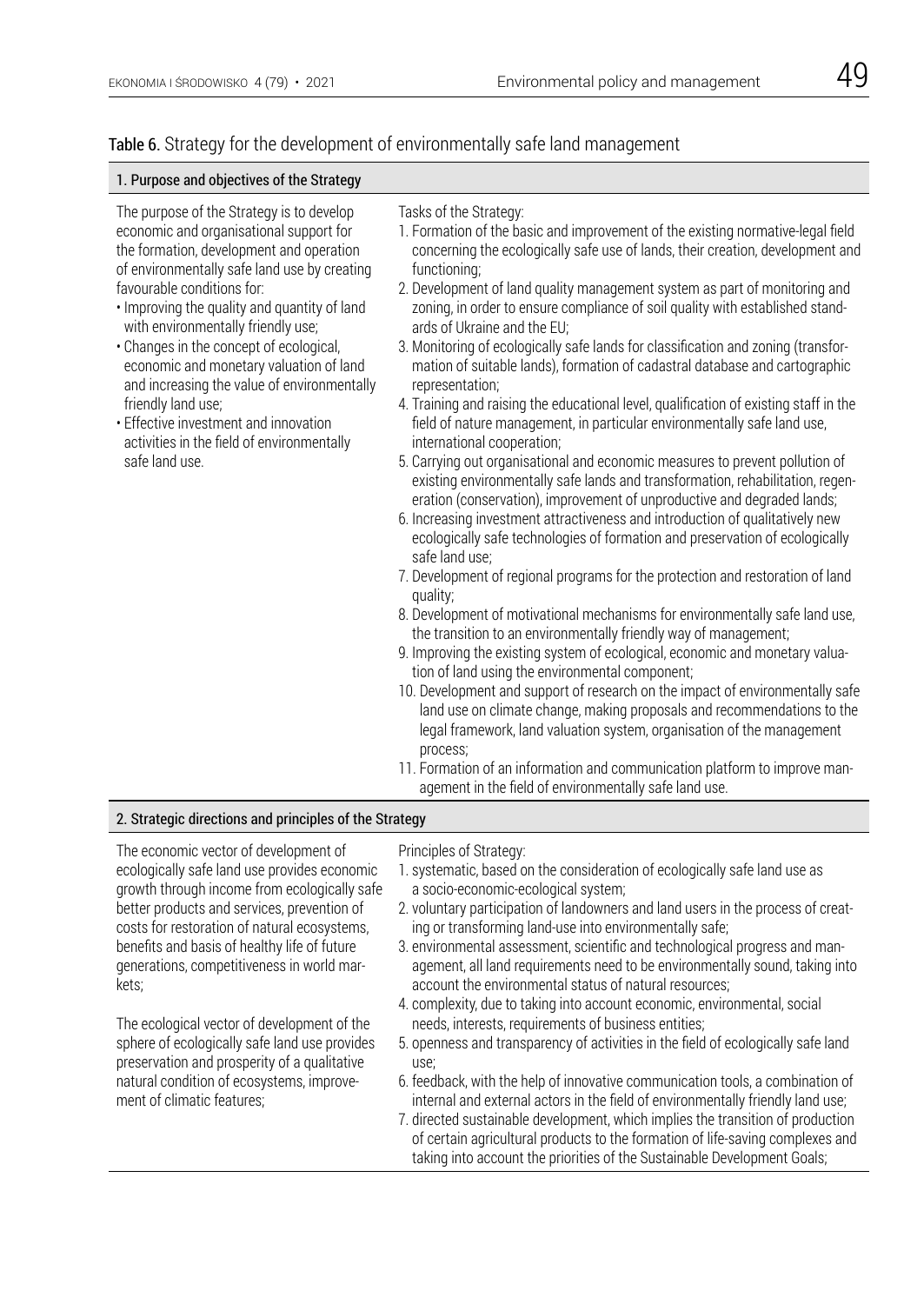The social vector of development of ecologically safe land use involves the creation of new jobs, healthy and quality food and livelihood in the future.

- 8. motivation continuous stimulation of the population's interest in ecological and economically efficient management;
- 9. economic feasibility any actions are economically feasible, and rational using the law of demand and forecasting, income, as a result of their implementation, exceeds costs and allows to make a profit at the planned level;
- 10. scientific validity, which means that all activities carried out on land use in the organisation of agricultural production must be scientifically justified by the degree of modern achievements of scientific and technological progress.

#### 3. Stages of development and implementation of the Strategy

#### Stages of Strategy development:

- Monitoring, research and systematisation of quantitative and qualitative information of ecologically safe lands and suitable for transformation into such;
- Analysis of modern economic and environmental problems of land use, prerequisites, trends in the dynamics of ecologically safe lands;
- Development, substantiation, coordination of the goals of the Strategy for the development of ecologically safe land use;
- Definition of directions and substantiation of tasks of Strategy with the indication of the corresponding measures of its realisation;
- Promotion, adjustment, adoption of the Strategy;
- Implementation and control.

#### 4. Tools (means) for implementing the Strategy

Stages of Strategy implementation:

Stage 1 (3-5 years): conducting research on the impact of environmentally safe land use on climate change, outlining the value of land as an important component of the overall state of the ecosystem and the well-being of future generations; improving the land valuation system based on the environmental and climatic components; development of the institutional basis in the field of ecologically safe land use; formation of new and improvement of existing regulatory framework, its correlation with EU legislation and standards; coordination of interests of external and internal subjects of ecologically safe land use; increasing the investment attractiveness and innovative equipment of ecologically safe land use.

Stage 2 (5-7 years): development of ecologically safe land use taking into account ecological, economic, social needs, interests, requirements of present and future generations; motivational, state, marketing support; development of educational-scientific, personnel, working potential; development of a quality system of management, control and supervision of ecologically safe land use; development of international cooperation.

Monitoring; Certification of lands; Information and communication tool; Information and communication platform; Cadastral database; Environmental audit; Ecological examination; Climate research; Zoning; Classification of lands; Assessment of lands taking into account the ecological and climatic component; Motivational mechanisms; Foresight methods of development and implementation of the Strategy.

#### 5. Strategic alternatives

The strategy of innovative ecologically safe land use – the strategy is based on improving the quality of land use through the introduction of innovative tools as an information and communication tool and information and communication platform of land relations on the formation, use and operation of environmentally safe land use.

Traditional land-use strategy – fulfilment of the existing state requirements for ecologically oriented land use, expansion of areas of ecologically safe land use, but without taking into account the ecological component in the assessment of lands and possible climatic consequences.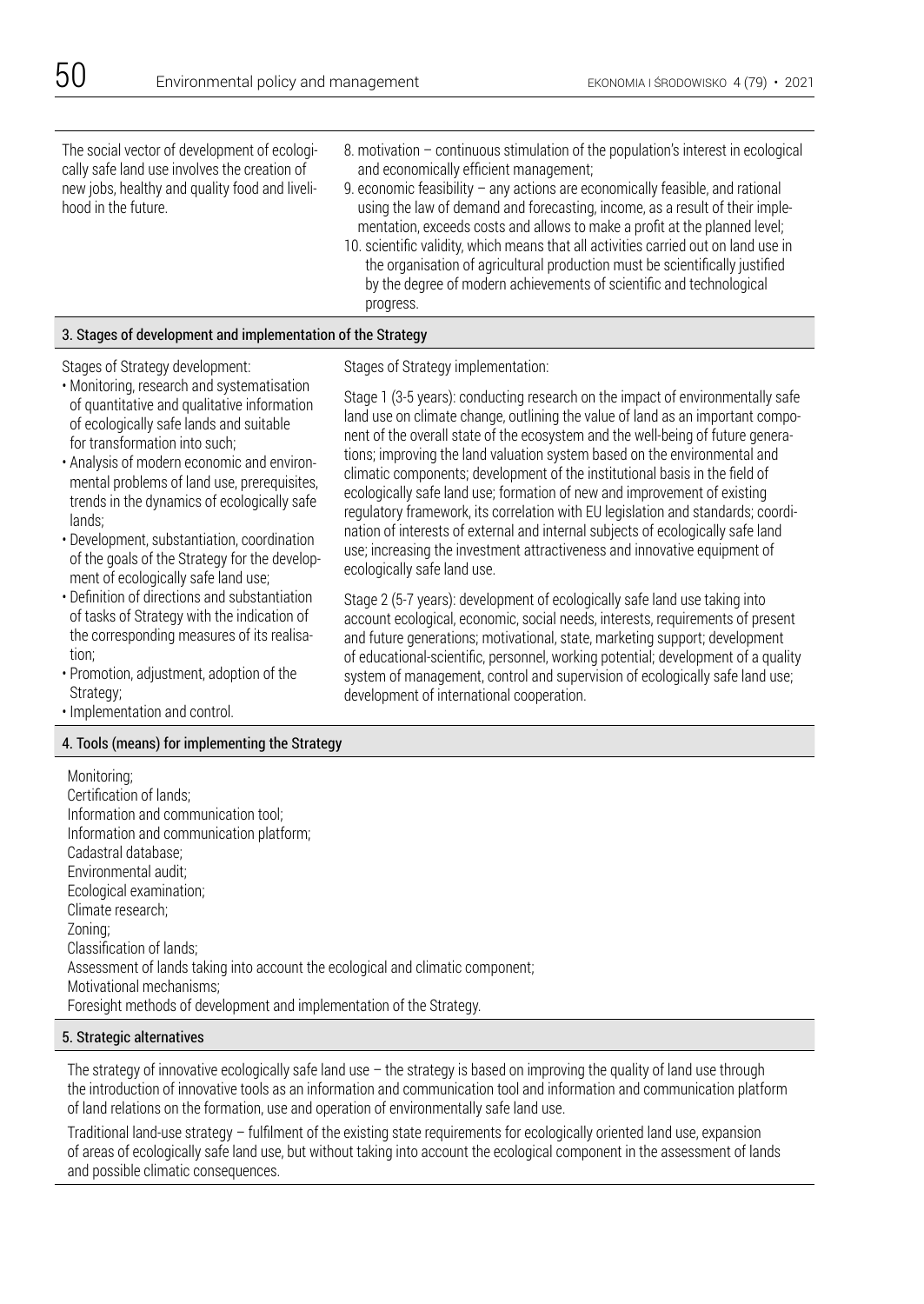Strategy of intensive ecologically oriented land use – development and implementation of the latest innovative component in the field of environmentally safe land use, improvement of quantitative and qualitative indicators of land condition, implementation of changes in the regulatory framework and land valuation system.

#### 6. Implementation and monitoring of the Strategy implementation

The task of implementing the Strategy should be assigned to the branch of executive power with representatives of the public, business structures, landowners and land users.

The task of monitoring the implementation of the Strategy should be assigned to the State Service of Ukraine for Geodesy, Cartography and Cadastre, territorial bodies of the State Geocadastre, Regional State Fertility, Ministries and agencies in accordance with the purpose of environmentally safe land use.

The results of the Strategy will be highlighted in the relevant reports on the state of the environment at all hierarchical levels.

#### 7. Results

Improving the quality characteristics of soils (bioproductivity, humus formation), improving the state of biodiversity, groundwater;

Reducing the ingress of harmful substances into soils, water, atmosphere;

Mitigation of climate change and improvement of climate indicators;

Improving the quality of food, creating healthy living conditions;

Stabilisation and improvement of the ecological, environmental situation in the countryside, development and landscaping of rural areas;

Stopping the outflow of rural residents from the countryside, the development of self-employment, the preservation of rural settlements and rural lifestyles, the reproduction of social infrastructure, the development of inclusiveness;

Increasing the competitiveness of the country as an exporter of environmentally friendly products and services, generating income, increasing investment attractiveness;

Development of educational, innovative and research spheres in the direction of practical use, introduction of innovative methods of land use organisation and their development.

Source: author's development using (Tiutiunnyk and Kupinets, 2020. p. 28, p. 77; Bulysheva and Andryeyeva, 2018; Yermakova, 2019).

The draft strategy for environmentally safe land management development is given in Table 6 and is based on the concept of sustainable development.

### Stage VI. Provides for the development of a Road map for a specific area

The Road map for the development of ecologically safe land management is developed with a *strategic goal* in mind: to improve the quality and quantity of land with ecologically oriented use, change the concept of ecological, economic and monetary valuation of land and increase the value of environmentally safe land management, effective investment and innovation activities in the field of environmentally safe land management.

The Road map reflects the priorities for developing environmentally safe land management, responsible entities, deadlines, sources of funding. The main beneficiaries of ensuring environmentally safe land management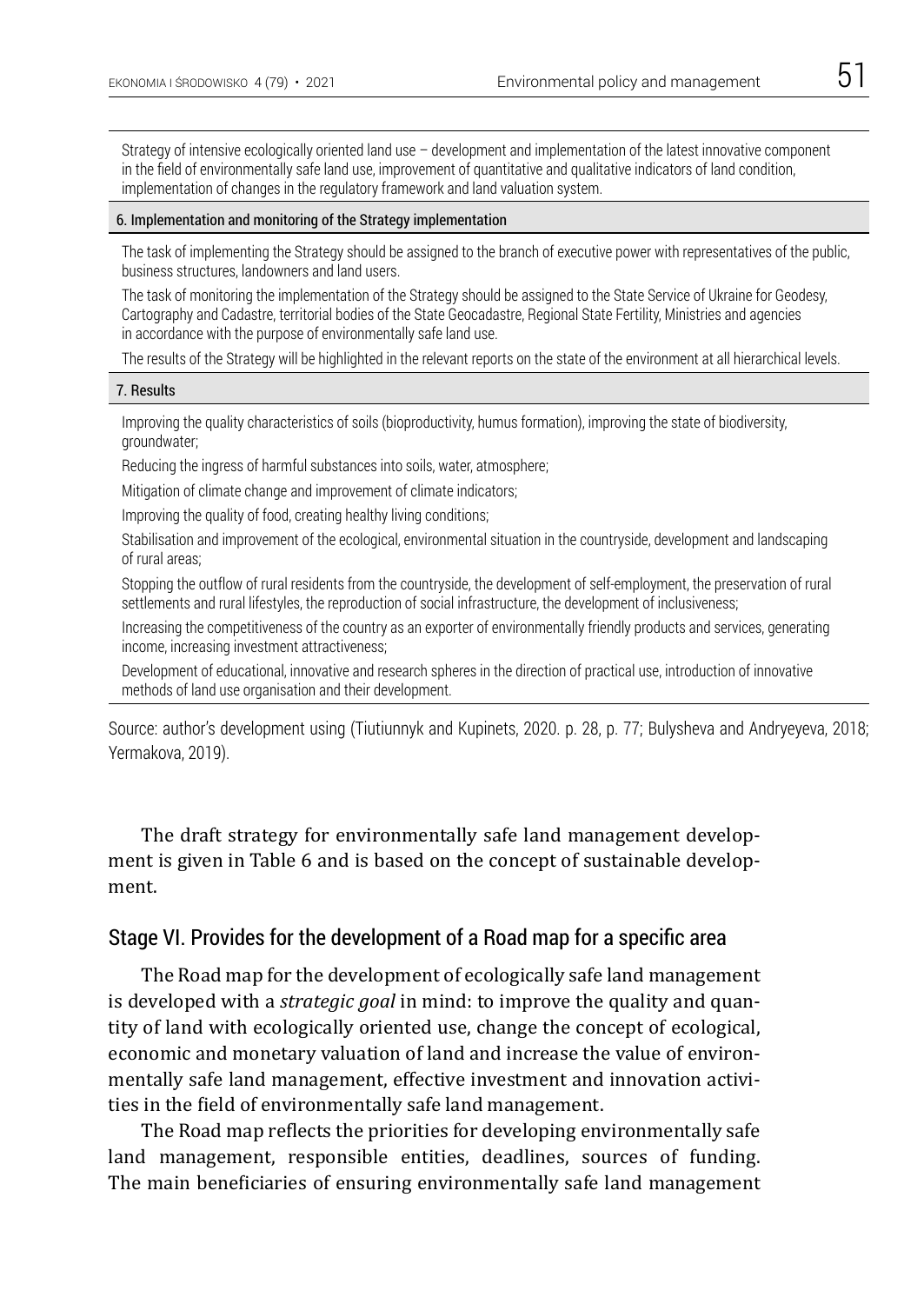development are the government, science, business structures, and society. Achieving a strategic goal contains the following sub-goals (figure 12).



Figure 12. Sub-goals of the strategic goal of development of environmentally safe land management Figure 12. Sub-goals of the strategic goal of development of environmentally safe land

Source: author's development (italics – monitoring and control of results).

Risks of the Road map implementation may include the following:

- *• Environmental risks*: pollution from neighbouring areas, transboundary pollution, seismic phenomena, accelerating climate change, destruction of the general quality of ecosystems, landslides, mudslides, desertification, other extreme environmental and climatic phenomena.
- *• Economic risks*: market changes, lack of economic motivational mechanisms, economic crises, low demand for environmentally friendly products and services, insufficient and uncoordinated mechanism of investment and innovation support.
- *• Social risks*: rapid urbanisation, reduction of state support for research, education and innovation, insufficient awareness and environmental culture of society.
- *• Technology-related risks* are associated with emergencies, man-made disasters.

The authors proposed a Road map for the leadership of the Odesa Region. This initiative is supported by the leadership of the Odesa Regional State Administration of Ukraine.

## **Conclusions**

High-tech development of the modern world and its new opportunities opened by scientific and technical achievements and the development of information networks that allow obtaining immediate information, wide availability of modern technologies and change in the role of human resources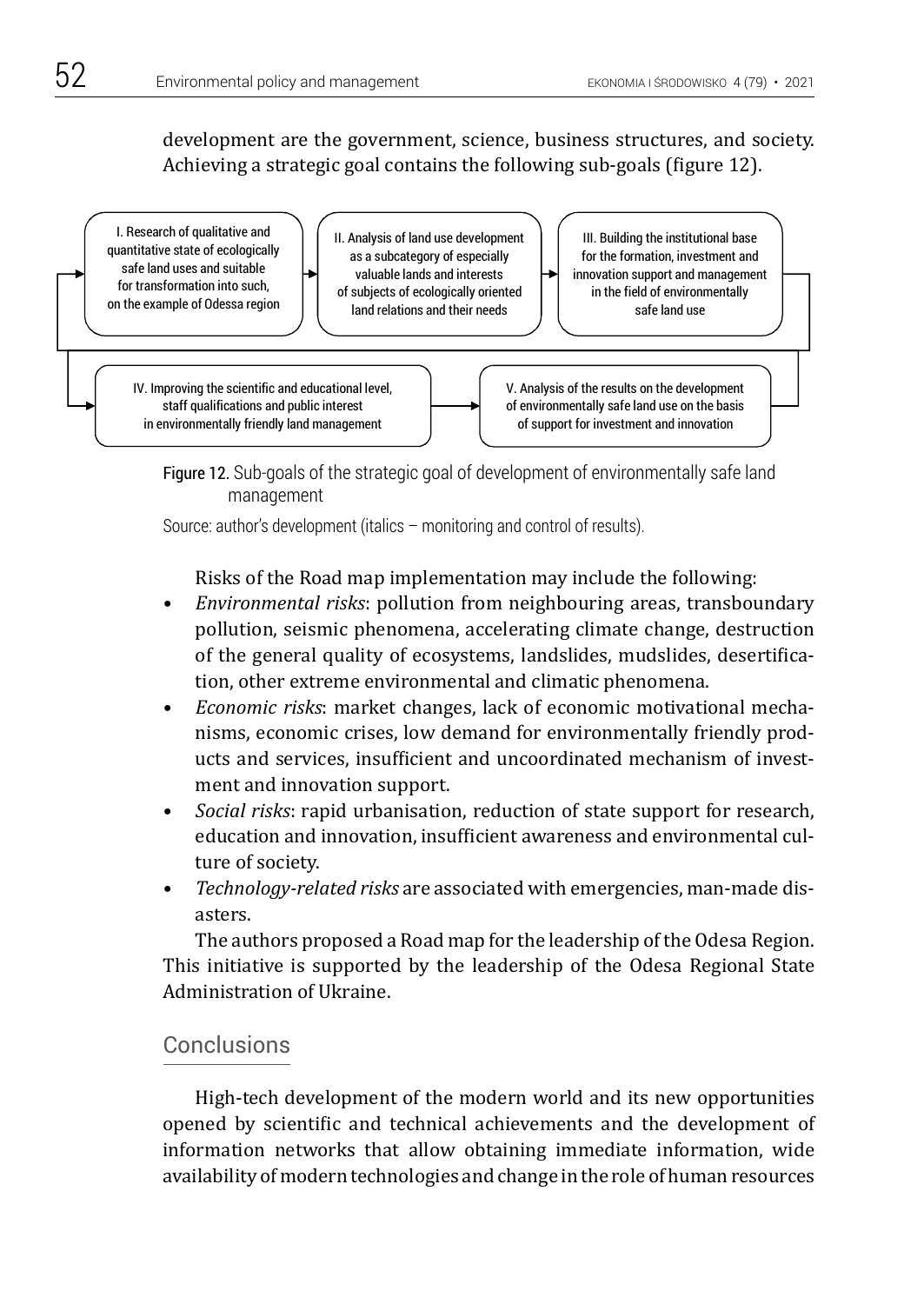increases the need for greater effectiveness economic and environmental efficiency of management. It encourages the transition to an innovation-oriented path and the importance of the development of its environmentally oriented model of strategic management. However, this decision largely depends on how the implemented innovations are provided with the necessary amount of investment resources.

Statistical information and its components on ecologically safe lands are not characterised by sufficient diversity and completeness. Qualitative completeness of databases is completely absent. According to the available data, it can be determined that the share of ecologically safe territories in Ukraine of the country's total area has critically low indicators compared to the EU. Ukraine ranks 27th out of 27 countries surveyed in terms of green urban zone per capita; the percentage of the land area of the nature reserve fund from the country's total territory in Ukraine is 3.1 times smaller than in the EU. The percentage of protected areas in Ukraine is 6.77% of the territory's total area, which is much smaller than in most European countries, where the average percentage of protected areas is 21%. The reorientation of the economic system to innovation requires the involvement of the necessary amounts of both external and internal investment, different in type and form.

In the context of the current transformation of the world and domestic society on the greening of the economy at the macro-, mezo- and micro levels, the development of theoretical and methodological approaches and principles for strategic management of investment and innovation land management policy will be of particular importance.

At the same time, it should be noted that innovation and investment processes in the field of nature management should be considered comprehensively, based on logically selected and economically sound performance indicators of the entity, with due regard for a synergistic effect.

An objective relationship characterises the innovation and investment components of economic spheres. Innovation cannot achieve its goal without proper cash flow. Environmental investment is the catalyst for eco-innovation. Based on the goals and objectives of the study, the authors obtained the following scientific results:

Methodological developments and their general characteristics regarding the possibility of their use in the innovative process of planning and development of environmentally safe lands are analysed. Recommendations for their improvement are given. The choice of conducting the strategy process based on the foresight method as the main tool for identifying scientific and technical priorities is substantiated. Improving the foresight diamond as a Star (heptagram) of the foresight is proposed.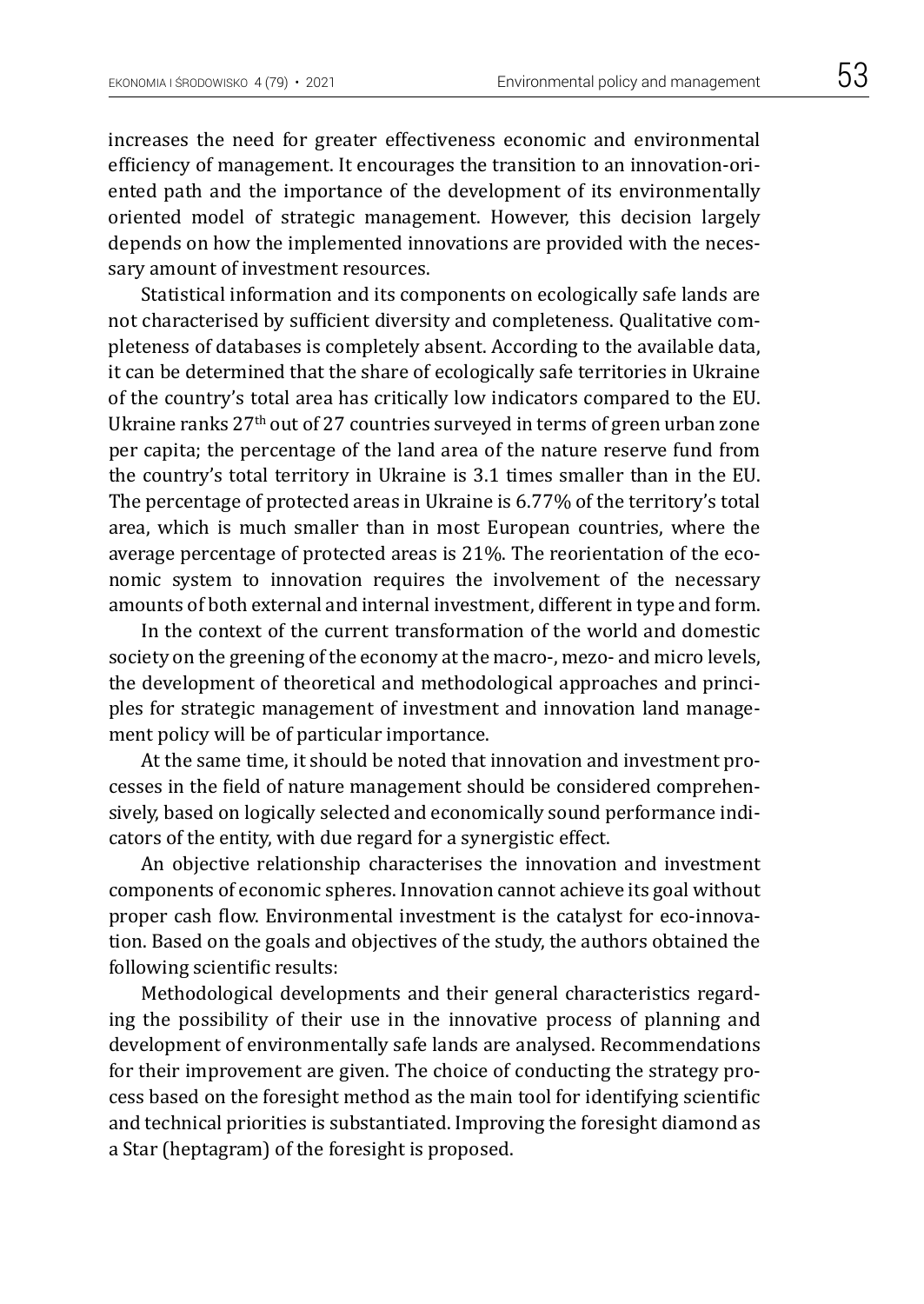The system of strategic management in the field of ecologically safe land management is developed. The essence of strategic management of investment and innovation activities in the field of environmentally safe land management is revealed.

The importance of synergetic development of innovation and investment aspects of ecologically safe land management is substantiated. A logical-structural scheme of strategising the sphere of ecologically safe land management has been developed.

The methodological approach to the strategic management of investment and innovation activity in the field of ecologically safe land management is developed. The stages and tooling of the foresight methodology in ecologically safe land management are substantiated with the help of SMARTmethod indicators based on Quintuple Helix (5 helix).

### Acknowledgements

The research was performed within the Research work "Dominants of investment and innovation policy of nature management of the national economy "budget program" Support for the development of priority areas of research" (Code of the budget program 6541230).

# The contribution of the authors

- Burkynskyi B. V. developed a strategic management system in the field of environmentally safe land management, comparative characteristics of statistical data Ukraine – EU countries.
- Andryeyeva N.M. substantiated methodological approach of the study is based on the step-by-step SMART-research, economical-ecological analysis, systematic assessment of investment and innovation activities, PESTLE-, SWOT-analyzes, the definition of ecologically safe strategies.
- Tiutiunnyk H.O. assessed the potential of countries and regions as a component of investment and innovation policy of land management; developed structure of strategising the sphere of ecologically safe land management, the star (heptagram) of the foresight, etc.
- Andryeyeva N.M.&Tiutiunnyk H.O. developed a methodological approach of combining methods of foresight methodology in the field of environmentally safe land management, SMART-method and Quintuple Helix (5 helix) for sustainable development of methodology for strategic management of investment and innovation activities in the field of environmentally safe land management.

### References

A farm to fork Strategy for a fair, healthy and environmentally-friendly food system, 2020. Communication from the Commission to the European Parliament, the Council, the European Economic and Social Committee and the Committee of the Regions. European Commission. Brussels.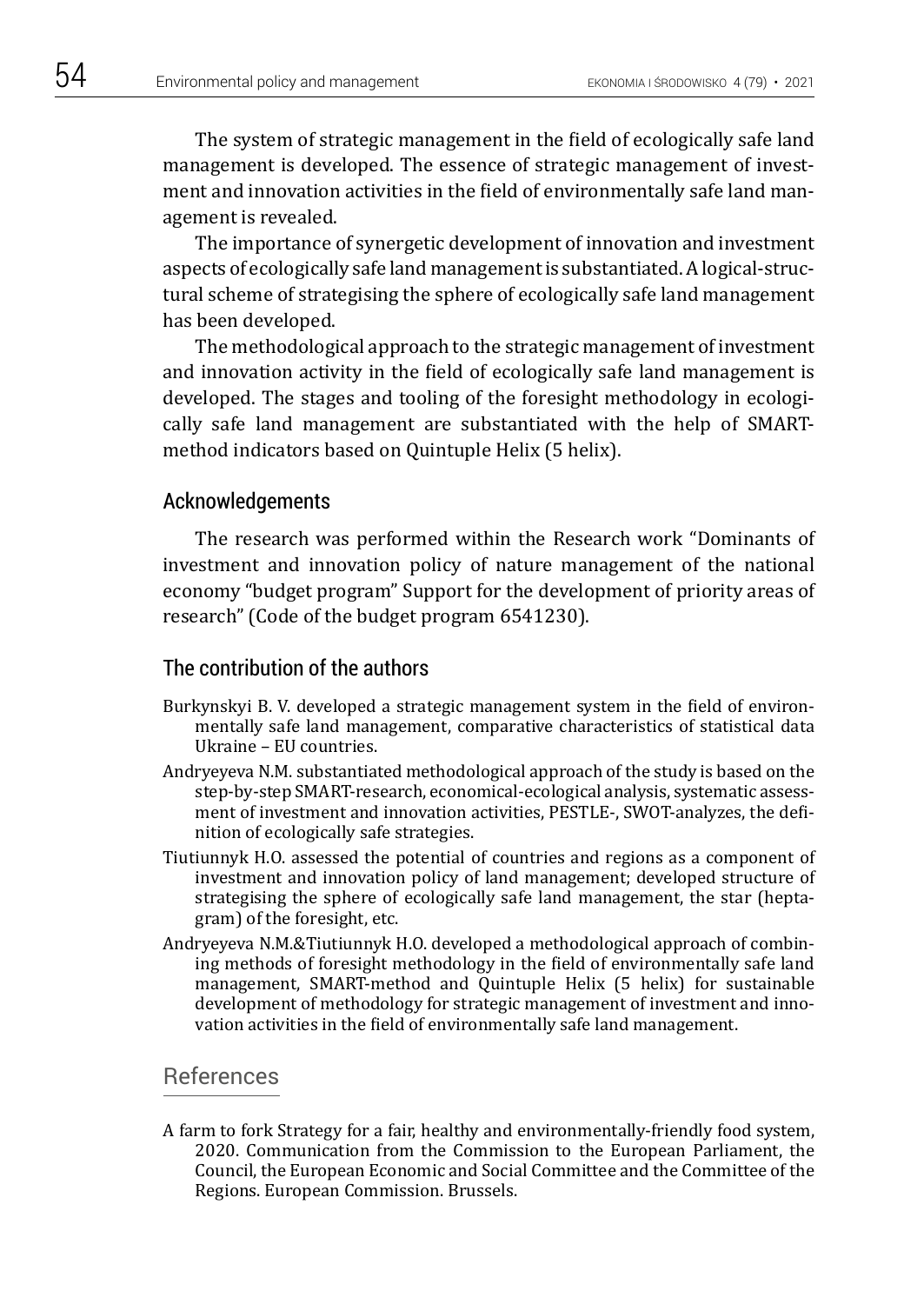- Andryeyeva, N.M., 2020. Methodological approaches to determining the dominants of regional investment and innovation policy of nature management: scientific report In: Andryeyeva N.M., Tiutiunnyk H.O. (EdS.) NAS of Ukraine, Institute of Market Problems and Economic-Ecological Research. Odesa: IMPEER NASU, 2020. 100 p.
- Andryeyeva, N.M., Bulysheva, D.V., 2016. Application of STEPLE analysis in strategic management of greening the recreational land use of urban agglomerations. *International Scientific – Practical Conference Economic Development Strategy in Terms of European Integration: Conference Proceedings*, May 27, Kaunas: Baltija Publishing, 219-223.
- Bakhshi, H., Mateos-Garcia, J., 2016. New Data for Innovation Policy. Paper presented at the OECD Blue Sky Conference 2016, Ghent, Belgium.
- Borovik, L.V., Tanklevska, N.S, 2019. The impact of investment policy on the formation of environmental investment potential of agriculture. Intelligence XXI. No. 3, 121-125.
- Borteichuk, R.Yu,. 2013. Optimisation role of strategic management in the activity of public authorities of Ukraine, Democratic governance. Ed. 11, http://nbuv.gov. ua/UJRN/DeVr 2013 11 12.
- Bulysheva, D.V., Andryeyeva, N.M., 2018. Ecologization of economic relations in the system of recreational land mnagement of urban agglomerations: theory and practice. In: NAS of Ukraine, Institute of Market Problems and Economic-Ecological Research. Odesa: IMPEER NASU.
- Campbell, D. F. J., Carayannis, E. G., Rehman, S. S., 2015. Quadruple helix structures of quality of democracy in innovation systems: the USA, OECD countries, and EU member countries in global comparison. Journal of the Knowledge Economy, 6(3), 467-493.
- Chakmazian, K. V., 2016. Changes in the structure of microbial biomass of soils under the conditions of deposits and emission of hydrogen. Dissertation Candidate of Sciences (Biology), Lomonosov Moscow State University. Moscow.
- Damien, A., Isabelle, T., Christovam, B., Nicolas, J., Vincent, D., 2017. Land use sustainability on the South-Eastern Amazon agricultural frontier: Recent progress and the challenges ahead. Applied geography, Issue 80, 86-97. https://doi.org/10. 1016/j.apgeog.2017.02.003, https://www.webofscience.com/wos/woscc/fullrecord/WOS:000399867600008.
- De Wrachien, D., 2002. Sustainable land use: The role of agricultural engineering. Advances in geoecology. Issue 35, 19-32, https://www.webofscience.com/wos/ woscc/full-record/WOS:000178403800003.
- Decarbonisation of the economics: The Ministry of Energy presented the Concept of green energy transition, https://glavcom.ua/new\_energy/news/dekarbonizaciya-ekonomiki-minekoenergo-prezentuvalo-koncepciyu-zelenogo-energetichnogo-perehodu-658848.html.
- Delaney, K., Osborne, L., 2013. Public sector horizon scanning-stocktake of the Australasian joint agencies scanning network. Journal of Futures Studies, 17(4), 55-70.
- ERD 2011/2012: European Report on Development, https://www.odi.org/projects/2323-erd-20112012-european-report-development [ 08.09.2020].
- Eurostat. https://ec.europa.eu/eurostat/data/database [08.09.2020].
- Federation of organic movement of Ukraine. http://organic.com.ua/en/home/ [08.09.2020].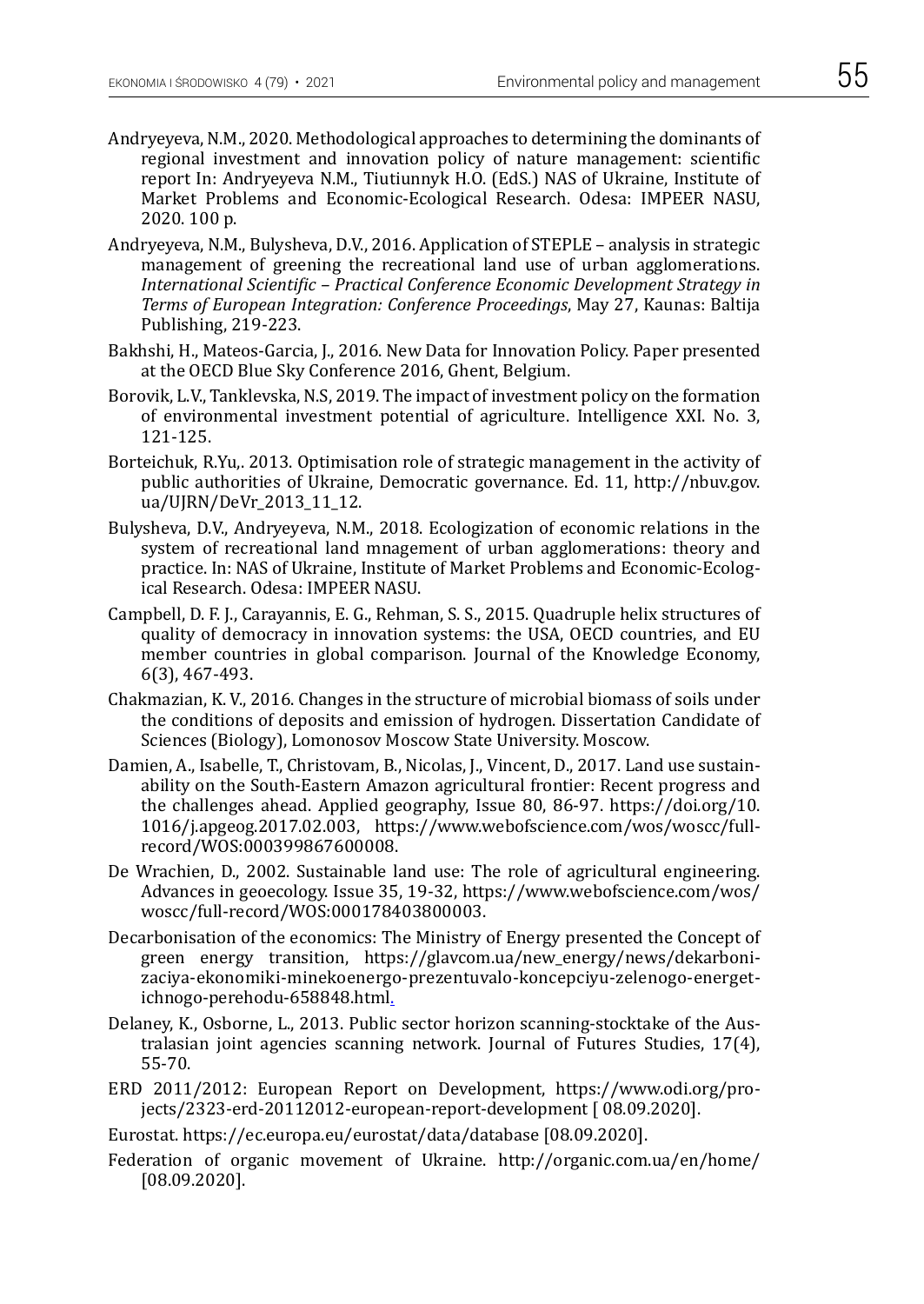- Information and analytical materials of the Ministry of Energy and Environmental Protection of Ukraine on "Analysis of the areas of the nature reserve fund of Ukraine in terms of administrative-territorial units." Ministry of Environmental Protection and Natural Resources of Ukraine, https://mepr.gov.ua/.
- Is Ukraine ready to become an exporter of "green" hydrogen to Germany? https:// ua.korrespondent.net/business/economics/4321515-chy-hotova-ukrainastaty-eksporterom-zelenoho-vodnui-do-nimechchyny [08.09.2020].
- Land Code of Ukraine dated October 25, 2001 No. 2768-ІІІ, Bulletin of the Verkhovna Rada of Ukraine dated January 25, 2002. 2002 No. 3. Article 27.
- Methodological tooling for strategising the innovative development of regions on the basis of glocalisation of economic processes: brochure, O.A. Yermakova (Ed.), 2019. NAS of Ukraine, Institute of Market Problems and Economic-Ecological Research. Odesa: IMPEER NASU.
- Mishina, Z.A., Kozlov, S.N., Kaukova, O.V., Stepanov, A.V., 2020. Sustainable Development of Rational Use of Agricultural Land with Allowance for State Support. 35th International-Business-Information-Management-Association Conference (IBIMA). 1-2 April 2020, Seville, Spain, https://ibima.org/accepted-paper/sustainable-development-of-rational-use-of-agricultural-land-with-allowance-forstate-support/ .
- Morrison, M., 2010. History of SMART Objectives: Introduction to SMART objectives and SMART Goals, RapidBI.
- On state support of agriculture of Ukraine: Law of Ukraine of June 24, 2004 No. 1877- IV. *Information of the Verkhovna Rada of Ukraine* dated December 03, 2004. 2004, No. 49, Article 527.
- Ortega, A.R., McCann, P., Perianez-Forte, I., Cervantes, M., Larosse, J., Sanchez, L., 2013. Innovation-driven growth in regions: the role of smart specialisation. OECD Science, Technology and Industry Policy Papers; Vol. 12. Paris: OECD/ODCE.
- Paladchenko, O.F., Molchanova, I.V., 2018. Modern approaches and methods of forecasting research: world experience and the possibility of its use in Ukraine, Science, technology, innovation. 2018. No. 2 (6), 23-32.
- Popper, R., 2008. Foresight methodology, In: Georghiou, L., Cassingena, J., Keenan, M., Miles, I. Popper, R. (Eds), The Handbook of Technology Foresight, Edward Elgar, Aldershot.
- Procedure for developing regional development strategies and plans of measures for their implementation, as well as monitoring and assessment of the effectiveness of implementation, Resolution of the Cabinet of Ministers of Ukraine of November 11, 2015 No. 932. Official Gazette of Ukraine of November 27, 2015. 2015, No. 92, p. 111, Article 3131, act code 79471/2015.
- Regional report on the state of the environment in Odesa Region. Ministry of Ecology and Natural Resources of Ukraine, https://ecology.odessa.gov.ua.
- Saritas, O., Burmaoğlu, S., 2015. The evolution of the use of Foresight methods: a scientometric analysis of global FTA research output. Scientometrics, https://doi. org/105. 10.1007/s11192-015-1671-x.
- Sierov, H.P., 2000. Environmental audit. Conceptual and organisational-legal bases. M., "Exam. 768 p.
- State cadastre of territories and objects of the nature reserve fund of Ukraine. https:// eurogeographics.org/member/state-service-of-ukraine-for-geodesy-cartography-and-cadastre-stategeocadastre/.